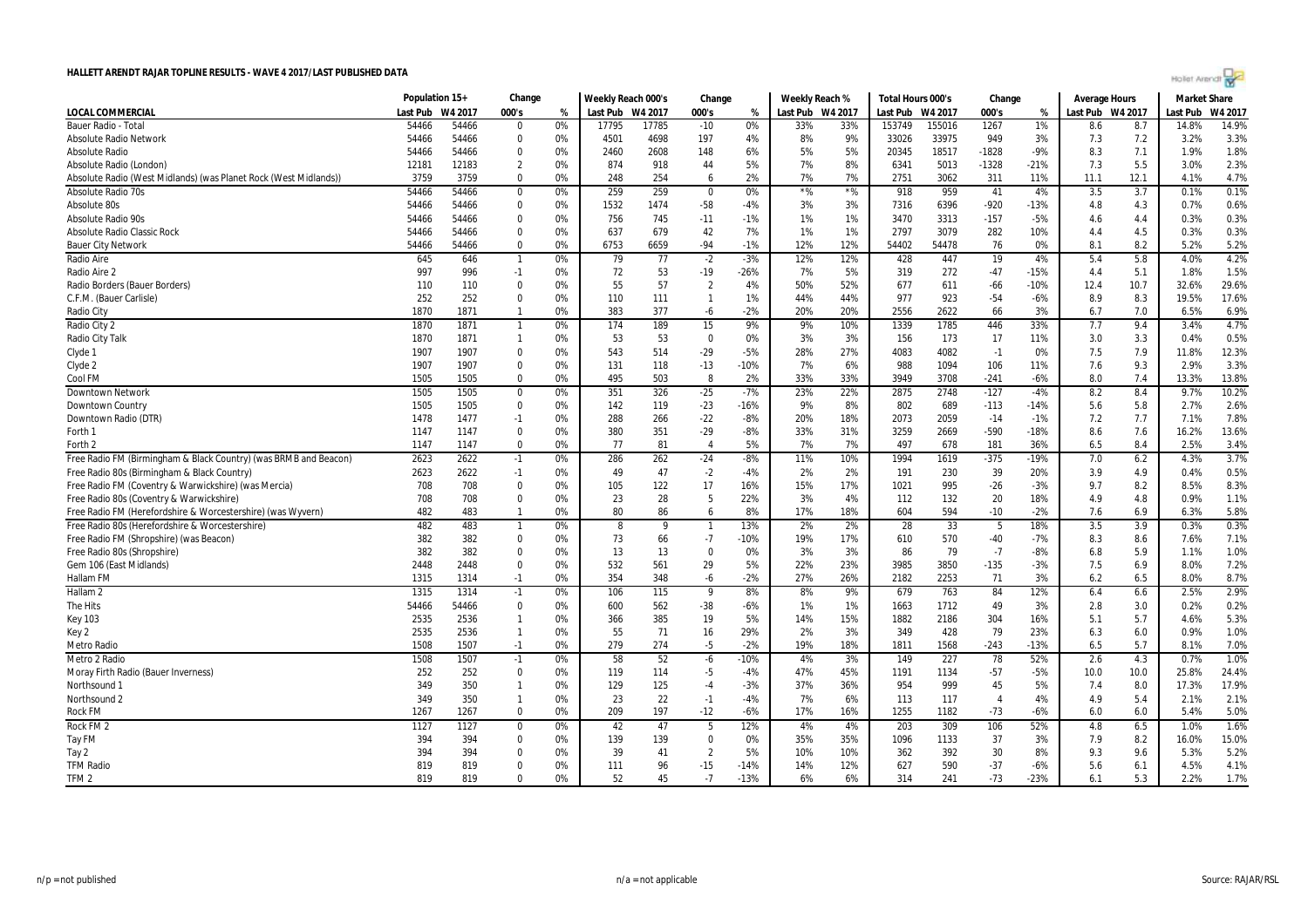| Hollet Arendt |  |  |  |
|---------------|--|--|--|
|               |  |  |  |

|                                         | Population 15+ |         | Change         |    | Weekly Reach 000's |       | Change         |        | Weekly Reach % |         | Total Hours 000's |         | Change         |        | Average Hours    |      | <b>Market Share</b> |         |
|-----------------------------------------|----------------|---------|----------------|----|--------------------|-------|----------------|--------|----------------|---------|-------------------|---------|----------------|--------|------------------|------|---------------------|---------|
| LOCAL COMMERCIAL                        | Last Pub       | W4 2017 | 000's          | %  | Last Pub W4 2017   |       | 000's          | %      | Last Pub       | W4 2017 | Last Pub          | W4 2017 | 000's          | %      | Last Pub W4 2017 |      | Last Pub            | W4 2017 |
| <b>Viking FM</b>                        | 911            | 911     | $\Omega$       | 0% | 217                | 204   | $-13$          | $-6%$  | 24%            | 22%     | 1665              | 1364    | $-301$         | $-18%$ | 7.7              | 6.7  | 7.9%                | 7.1%    |
| Viking 2                                | 911            | 911     | $\mathbf 0$    | 0% | 79                 | 67    | $-12$          | $-15%$ | 9%             | 7%      | 758               | 385     | $-373$         | $-49%$ | 9.6              | 5.8  | 3.6%                | 2.0%    |
| Wave 105 FM (Bauer South Coast)         | 1845           | 1845    | $\Omega$       | 0% | 393                | 422   | 29             | 7%     | 21%            | 23%     | 4612              | 4876    | 264            | 6%     | 11.7             | 11.5 | 11.6%               | 12.7%   |
| West Sound (Bauer Southwest Scotland)   | 394            | 395     | $\mathbf{1}$   | 0% | 166                | 166   | $\overline{0}$ | 0%     | 42%            | 42%     | 1953              | 1846    | $-107$         | $-5%$  | 11.8             | 11.1 | 25.6%               | 25.9%   |
| Heat                                    | 54466          | 54466   | $\Omega$       | 0% | 616                | 599   | $-17$          | $-3%$  | 1%             | 1%      | 2232              | 2114    | $-118$         | $-5%$  | 3.6              | 3.5  | 0.2%                | 0.2%    |
| Kerrang!                                | 54466          | 54466   | $\mathbf 0$    | 0% | 615                | 607   | -8             | $-1%$  | 1%             | 1%      | 2530              | 2516    | $-14$          | $-1%$  | 4.1              | 4.1  | 0.2%                | 0.2%    |
| <b>Kiss Network</b>                     | 54466          | 54466   | $\mathbf 0$    | 0% | 5686               | 5566  | $-120$         | $-2%$  | 10%            | 10%     | 32835             | 33182   | 347            | 1%     | 5.8              | 6.0  | 3.2%                | 3.2%    |
| Kiss                                    | 54466          | 54466   | $\mathbf 0$    | 0% | 4527               | 4626  | 99             | 2%     | 8%             | 8%      | 24893             | 22439   | $-2454$        | $-10%$ | 5.5              | 4.9  | 2.4%                | 2.2%    |
| Kiss (East)                             | 2155           | 2157    | 2              | 0% | 460                | 450   | $-10$          | $-2%$  | 21%            | 21%     | 3059              | 3066    | $\overline{7}$ | 0%     | 6.7              | 6.8  | 6.4%                | 6.3%    |
| Kiss (London)                           | 12181          | 12183   | $\overline{2}$ | 0% | 1869               | 2023  | 154            | 8%     | 15%            | 17%     | 11499             | 10670   | $-829$         | $-7%$  | 6.2              | 5.3  | 5.5%                | 5.0%    |
| Kiss (West)                             | 2471           | 2470    | $-1$           | 0% | 433                | 440   | $\overline{7}$ | 2%     | 18%            | 18%     | 2225              | 2158    | $-67$          | $-3%$  | 5.1              | 4.9  | 4.3%                | 4.2%    |
| <b>Kiss Fresh</b>                       | 54466          | 54466   | $\mathbf 0$    | 0% | 519                | 578   | 59             | 11%    | 1%             | 1%      | 1700              | 1903    | 203            | 12%    | 3.3              | 3.3  | 0.2%                | 0.2%    |
| Kisstory                                | 54466          | 54466   | $\Omega$       | 0% | 1823               | 1714  | $-109$         | $-6%$  | 3%             | 3%      | 8490              | 6730    | $-1760$        | $-21%$ | 4.7              | 3.9  | 0.8%                | 0.6%    |
| <b>Magic Network</b>                    | 54466          | 54466   | $\mathbf 0$    | 0% | 3747               | 3896  | 149            | 4%     | 7%             | 7%      | 20202             | 20824   | 622            | 3%     | 5.4              | 5.3  | 1.9%                | 2.0%    |
| Magic                                   | 54466          | 54466   | $\mathbf 0$    | 0% | 3310               | 3207  | $-103$         | $-3%$  | 6%             | 6%      | 16323             | 16813   | 490            | 3%     | 4.9              | 5.2  | 1.6%                | 1.6%    |
| Magic (London)                          | 12181          | 12183   | $\overline{2}$ | 0% | 1541               | 1564  | 23             | 1%     | 13%            | 13%     | 7550              | 8632    | 1082           | 14%    | 4.9              | 5.5  | 3.6%                | 4.0%    |
| Magic Chilled                           | 54466          | 54466   | 0              | 0% | 270                | 268   | $-2$           | $-1%$  | $*$ %          | $*$ %   | 1041              | 977     | $-64$          | $-6%$  | 3.9              | 3.6  | 0.1%                | 0.1%    |
| Magic Soul                              | 54466          | 54466   | 0              | 0% | 237                | 254   | 17             | 7%     | $*$ %          | $*$ %   | 903               | 931     | 28             | 3%     | 3.8              | 3.7  | 0.1%                | 0.1%    |
| <b>Mellow Magic</b>                     | 54466          | 54466   | $\mathbf 0$    | 0% | 519                | 473   | $-46$          | -9%    | 1%             | 1%      | 2642              | 2288    | $-354$         | $-13%$ | 5.1              | 4.8  | 0.3%                | 0.2%    |
| <b>Planet Rock</b>                      | 54466          | 54466   | $\Omega$       | 0% | 1050               | 1040  | $-10$          | $-1%$  | 2%             | 2%      | 7985              | 8181    | 196            | 2%     | 7.6              | 7.9  | 0.8%                | 0.8%    |
| <b>Total Global Radio (UK)</b>          | 54466          | 54466   | $\mathbf 0$    | 0% | 23519              | 23192 | $-327$         | $-1%$  | 43%            | 43%     | 214163            | 207269  | $-6894$        | $-3%$  | 9.1              | 8.9  | 20.6%               | 19.9%   |
| The Arrow                               | 54466          | 54466   | $\mathbf 0$    | 0% | 68                 | 75    | $\overline{7}$ | 10%    | $*$ %          | $*$ %   | 389               | 243     | $-146$         | -38%   | 5.7              | 3.2  | $*$ %               | $*$ %   |
| Capital Brand (UK)                      | 54466          | 54466   | $\mathbf 0$    | 0% | 8572               | 8292  | $-280$         | $-3%$  | 16%            | 15%     | 49357             | 46916   | $-2441$        | $-5%$  | 5.8              | 5.7  | 4.7%                | 4.5%    |
| Capital Network (UK)                    | 54466          | 54466   | $\mathbf 0$    | 0% | 7760               | 7438  | $-322$         | $-4%$  | 14%            | 14%     | 43783             | 40515   | $-3268$        | $-7%$  | 5.6              | 5.4  | 4.2%                | 3.9%    |
| Capital Birmingham                      | 2254           | 2253    | $-1$           | 0% | 469                | 425   | $-44$          | -9%    | 21%            | 19%     | 2867              | 2703    | $-164$         | $-6%$  | 6.1              | 6.4  | 7.4%                | 7.4%    |
| <b>Capital East Midlands</b>            | 2304           | 2307    | $\mathbf{3}$   | 0% | 588                | 555   | $-33$          | $-6%$  | 26%            | 24%     | 3553              | 3455    | $-98$          | $-3%$  | 6.0              | 6.2  | 7.5%                | 6.9%    |
| Capital East Midlands - Derbyshire      | 535            | 536     | $\mathbf{1}$   | 0% | 125                | 119   | -6             | $-5%$  | 23%            | 22%     | 822               | 815     | $-7$           | $-1%$  | 6.6              | 6.8  | 7.2%                | 6.5%    |
| Capital East Midlands - Leicestershire  | 789            | 789     | $\mathbf 0$    | 0% | 211                | 180   | $-31$          | $-15%$ | 27%            | 23%     | 1193              | 846     | $-347$         | $-29%$ | 5.6              | 4.7  | 7.4%                | 5.0%    |
| Capital East Midlands - Nottinghamshire | 1030           | 1031    | $\mathbf{1}$   | 0% | 260                | 265   | -5             | 2%     | 25%            | 26%     | 1574              | 1868    | 294            | 19%    | 6.1              | 7.0  | 7.5%                | 8.6%    |
| <b>Capital Liverpool</b>                | 1075           | 1075    | $\Omega$       | 0% | 158                | 181   | 23             | 15%    | 15%            | 17%     | 811               | 1010    | 199            | 25%    | 5.2              | 5.6  | 3.8%                | 4.8%    |
| Capital London                          | 12181          | 12183   | $\overline{2}$ | 0% | 2125               | 2108  | $-17$          | $-1%$  | 17%            | 17%     | 10748             | 9757    | $-991$         | $-9%$  | 5.1              | 4.6  | 5.2%                | 4.6%    |
| <b>Capital Manchester</b>               | 2967           | 2967    | $\mathbf 0$    | 0% | 555                | 521   | $-34$          | $-6%$  | 19%            | 18%     | 3173              | 2938    | $-235$         | $-7%$  | 5.7              | 5.6  | 6.3%                | 5.9%    |
| <b>Capital North East</b>               | 2241           | 2239    | $-2$           | 0% | 485                | 470   | $-15$          | $-3%$  | 22%            | 21%     | 2840              | 2526    | $-314$         | $-11%$ | 5.9              | 5.4  | 8.1%                | 7.1%    |
| <b>Capital North West and Wales</b>     | 1033           | 1032    | $-1$           | 0% | 176                | 158   | $-18$          | $-10%$ | 17%            | 15%     | 1217              | 984     | $-233$         | $-19%$ | 6.9              | 6.2  | 5.6%                | 4.5%    |
| <b>Capital Scotland</b>                 | 2830           | 2828    | $-2$           | 0% | 510                | 495   | $-15$          | $-3%$  | 18%            | 17%     | 3506              | 3251    | $-255$         | $-7%$  | 6.9              | 6.6  | 6.9%                | 6.7%    |
| <b>Capital South Coast</b>              | 1189           | 1188    | $-1$           | 0% | 289                | 256   | $-33$          | $-11%$ | 24%            | 22%     | 1740              | 1327    | $-413$         | $-24%$ | 6.0              | 5.2  | 7.0%                | 5.5%    |
| <b>Capital South Wales</b>              | 1043           | 1041    | $-2$           | 0% | 205                | 171   | $-34$          | $-17%$ | 20%            | 16%     | 1049              | 714     | $-335$         | $-32%$ | 5.1              | 4.2  | 5.5%                | 3.7%    |
| <b>Capital Yorkshire</b>                | 4582           | 4582    | 0              | 0% | 996                | 1000  | $\overline{4}$ | 0%     | 22%            | 22%     | 6503              | 6244    | $-259$         | $-4%$  | 6.5              | 6.2  | 7.1%                | 7.0%    |
| Capital XTRA (UK)                       | 54466          | 54466   | $\mathbf 0$    | 0% | 1464               | 1559  | 95             | 6%     | 3%             | 3%      | 5574              | 6402    | 828            | 15%    | 3.8              | 4.1  | 0.5%                | 0.6%    |
| Capital XTRA (London)                   | 12181          | 12183   | 2              | 0% | 635                | 777   | 142            | 22%    | 5%             | 6%      | 3804              | 3000    | $-804$         | $-21%$ | 6.0              | 3.9  | 1.8%                | 1.4%    |
| <b>Classic FM</b>                       | 54466          | 54466   | $\Omega$       | 0% | 5433               | 5673  | 240            | 4%     | 10%            | 10%     | 36693             | 39888   | 3195           | 9%     | 6.8              | 7.0  | 3.5%                | 3.8%    |
| Gold Network (UK)                       | 54466          | 54466   | $\mathbf 0$    | 0% | 1108               | 1117  | - 9            | 1%     | 2%             | 2%      | 8793              | 8958    | 165            | 2%     | 7.9              | 8.0  | 0.8%                | 0.9%    |
| <b>Gold East Midlands</b>               | 2295           | 2295    | $\mathbf 0$    | 0% | 95                 | 86    | $-9$           | -9%    | 4%             | 4%      | 953               | 991     | 38             | 4%     | 10.0             | 11.5 | 2.0%                | 2.0%    |
| Gold London                             | 12181          | 12183   | $\overline{2}$ | 0% | 271                | 280   | 9              | 3%     | 2%             | 2%      | 2266              | 2538    | 272            | 12%    | 8.3              | 9.1  | 1.1%                | 1.2%    |
| <b>Gold Manchester</b>                  | 2967           | 2967    | $\mathbf 0$    | 0% | 91                 | 74    | $-17$          | $-19%$ | 3%             | 3%      | 767               | 557     | $-210$         | $-27%$ | 8.4              | 7.5  | 1.5%                | 1.1%    |
| Heart Brand (UK)                        | 54466          | 54466   | $\mathbf 0$    | 0% | 9487               | 9178  | -309           | -3%    | 17%            | 17%     | 65763             | 65269   | $-494$         | $-1%$  | 6.9              | 7.1  | 6.3%                | 6.3%    |
| Heart 80's                              | 54466          | 54466   | 0              | 0% | 1086               | 1166  | 80             | 7%     | 2%             | 2%      | 4851              | 6080    | 1229           | 25%    | 4.5              | 5.2  | 0.5%                | 0.6%    |
| <b>Heart Extra</b>                      | 54466          | 54466   | $\mathbf 0$    | 0% | 456                | 487   | 31             | 7%     | 1%             | 1%      | 1700              | 2061    | 361            | 21%    | 3.7              | 4.2  | 0.2%                | 0.2%    |
| Heart Network (UK)                      | 54466          | 54466   | $\Omega$       | 0% | 8644               | 8202  | -442           | -5%    | 16%            | 15%     | 59624             | 57893   | $-1731$        | $-3%$  | 6.9              | 7.1  | 5.7%                | 5.6%    |
| <b>Heart Cambridgeshire</b>             | 898            | 899     |                | 0% | 223                | 206   | $-17$          | $-8%$  | 25%            | 23%     | 2063              | 1559    | $-504$         | $-24%$ | 9.2              | 7.6  | 11.3%               | 8.0%    |
|                                         |                |         |                |    |                    |       |                |        |                |         |                   |         |                |        |                  |      |                     |         |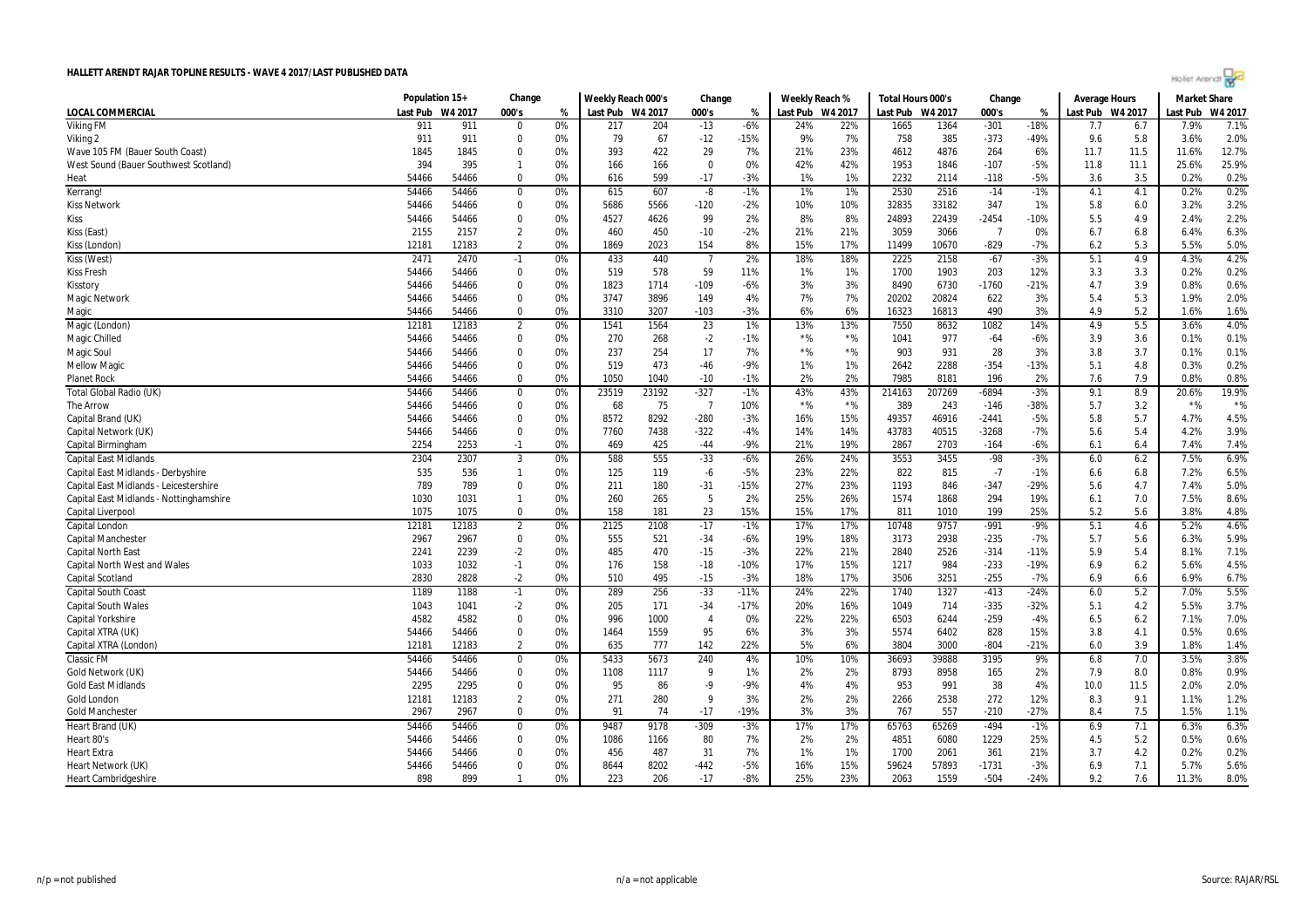| Hollet Arendt ro |  |  |  |
|------------------|--|--|--|
|                  |  |  |  |

|                                             | Population 15+ |         | Change         |       | Weekly Reach 000's |      | Change         |        | Weekly Reach % |                  | Total Hours 000's |         | Change   |        | <b>Average Hours</b> |      | <b>Market Share</b> |         |
|---------------------------------------------|----------------|---------|----------------|-------|--------------------|------|----------------|--------|----------------|------------------|-------------------|---------|----------|--------|----------------------|------|---------------------|---------|
| LOCAL COMMERCIAL                            | Last Pub       | W4 2017 | 000's          | %     | Last Pub W4 2017   |      | 000's          | %      |                | Last Pub W4 2017 | Last Pub          | W4 2017 | 000's    | %      | Last Pub W4 2017     |      | Last Pub            | W4 2017 |
| <b>Heart East Anglia</b>                    | 1233           | 1234    | $\mathbf{1}$   | 0%    | 246                | 231  | $-15$          | $-6%$  | 20%            | 19%              | 1690              | 1582    | $-108$   | $-6%$  | 6.9                  | 6.8  | 5.9%                | 5.5%    |
| Heart East Anglia - Norfolk                 | 669            | 670     | $\mathbf{1}$   | 0%    | 120                | 127  | $\overline{7}$ | 6%     | 18%            | 19%              | 709               | 861     | 152      | 21%    | 5.9                  | 6.8  | 4.2%                | 5.3%    |
| Heart East Anglia - Suffolk                 | 564            | 564     | $\mathbf 0$    | 0%    | 126                | 104  | $-22$          | $-17%$ | 22%            | 18%              | 981               | 721     | $-260$   | $-27%$ | 7.8                  | 6.9  | 8.2%                | 5.9%    |
| <b>Heart Essex</b>                          | 1392           | 1392    | $\Omega$       | 0%    | 357                | 343  | $-14$          | $-4%$  | 26%            | 25%              | 2972              | 3518    | 546      | 18%    | 8.3                  | 10.3 | 9.7%                | 11.4%   |
| Heart Essex - Chelmsford & Southend         | 1095           | 1095    | $\Omega$       | 0%    | 291                | 278  | $-13$          | $-4%$  | 27%            | 25%              | 2567              | 2804    | 237      | 9%     | 8.8                  | 10.1 | 10.3%               | 11.4%   |
| <b>Heart Essex - Colchester</b>             | 192            | 191     | $-1$           | $-1%$ | 48                 | 45   | $-3$           | -6%    | 25%            | 23%              | 305               | 387     | 82       | 27%    | 6.4                  | 8.7  | 8.0%                | 10.0%   |
| <b>Heart Essex - Harlow</b>                 | 104            | 105     | $\mathbf{1}$   | 1%    | 23                 | 23   | $\mathbf 0$    | 0%     | 23%            | 22%              | 197               | 187     | $-10$    | $-5%$  | 8.4                  | 8.1  | 9.5%                | 9.1%    |
| <b>Heart Four Counties</b>                  | 2128           | 2128    | $\mathbf 0$    | 0%    | 532                | 487  | $-45$          | $-8%$  | 25%            | 23%              | 3803              | 3433    | $-370$   | $-10%$ | 7.1                  | 7.1  | 9.1%                | 8.4%    |
| <b>Heart Four Counties - Bedfordshire</b>   | 330            | 330     | $\Omega$       | 0%    | 83                 | 84   | $\mathbf{1}$   | 1%     | 25%            | 25%              | 602               | 525     | $-77$    | $-13%$ | 7.2                  | 6.3  | 8.9%                | 7.8%    |
| Heart Four Counties - Beds/Bucks/Herts      | 760            | 761     | $\overline{1}$ | 0%    | 167                | 143  | $-24$          | $-14%$ | 22%            | 19%              | 997               | 819     | $-178$   | $-18%$ | 6.0                  | 5.7  | 7.3%                | 6.0%    |
| Heart Four Counties - 96.6 FM Hertfordshire | 368            | 368     | $\mathbf 0$    | 0%    | 39                 | 42   | $\overline{3}$ | 8%     | 11%            | 11%              | 207               | 286     | 79       | 38%    | 5.3                  | 6.8  | 2.9%                | 4.4%    |
| <b>Heart Four Counties - Milton Keynes</b>  | 255            | 255     | $\mathbf 0$    | 0%    | 82                 | 68   | $-14$          | $-17%$ | 32%            | 27%              | 535               | 442     | $-93$    | $-17%$ | 6.5                  | 6.5  | 10.6%               | 9.2%    |
| Heart Four Counties - Northamptonshire      | 576            | 576     | $\mathbf 0$    | 0%    | 170                | 162  | -8             | $-5%$  | 30%            | 28%              | 1510              | 1406    | $-104$   | $-7%$  | 8.9                  | 8.7  | 11.7%               | 11.4%   |
| <b>Heart Kent</b>                           | 1277           | 1276    | $-1$           | 0%    | 346                | 329  | $-17$          | $-5%$  | 27%            | 26%              | 3040              | 2679    | $-361$   | $-12%$ | 8.8                  | 8.1  | 11.1%               | 9.5%    |
| <b>Heart London</b>                         | 12181          | 12183   | $\overline{2}$ | 0%    | 1515               | 1559 | 44             | 3%     | 12%            | 13%              | 7301              | 9018    | 1717     | 24%    | 4.8                  | 5.8  | 3.5%                | 4.2%    |
| <b>Heart North East</b>                     | 2299           | 2299    | $\mathbf 0$    | 0%    | 305                | 299  | $-6$           | $-2%$  | 13%            | 13%              | 1588              | 1656    | 68       | 4%     | 5.2                  | 5.5  | 4.4%                | 4.5%    |
| <b>Heart North Wales</b>                    | 728            | 728     | $\mathbf 0$    | 0%    | 127                | 135  | 8              | 6%     | 17%            | 19%              | 952               | 980     | 28       | 3%     | 7.5                  | 7.2  | 6.0%                | 6.5%    |
| <b>Heart North West</b>                     | 5668           | 5667    | $-1$           | 0%    | 628                | 612  | $-16$          | $-3%$  | 11%            | 11%              | 4541              | 4282    | $-259$   | $-6%$  | 7.2                  | 7.0  | 4.4%                | 4.2%    |
| <b>Heart Scotland</b>                       | 2830           | 2828    | $-2$           | 0%    | 369                | 379  | 10             | 3%     | 13%            | 13%              | 2465              | 3073    | 608      | 25%    | 6.7                  | 8.1  | 4.8%                | 6.3%    |
| <b>Heart Solent</b>                         | 1866           | 1866    | $\mathbf 0$    | 0%    | 350                | 305  | $-45$          | $-13%$ | 19%            | 16%              | 2586              | 2038    | $-548$   | $-21%$ | 7.4                  | 6.7  | 6.4%                | 5.2%    |
| <b>Heart Solent - Dorset</b>                | n/p            | 629     | n/a            | n/a   | n/p                | 123  | n/a            | n/a    | n/p            | 20%              | n/p               | 604     | n/a      | n/a    | n/p                  | 4.9  | n/p                 | 4.3%    |
| Heart Solent - Hampshire                    | n/p            | 1236    | n/a            | n/a   | n/p                | 181  | n/a            | n/a    | n/p            | 15%              | n/p               | 1434    | n/a      | n/a    | n/p                  | 7.9  | n/p                 | 5.7%    |
| <b>Heart South Wales</b>                    | 1899           | 1899    | $\Omega$       | 0%    | 471                | 416  | $-55$          | $-12%$ | 25%            | 22%              | 4451              | 3548    | $-903$   | $-20%$ | 9.4                  | 8.5  | 11.7%               | 9.4%    |
| <b>Heart South West</b>                     | 1462           | 1463    | $\mathbf{1}$   | 0%    | 370                | 391  | 21             | 6%     | 25%            | 27%              | 2791              | 2773    | $-18$    | $-1%$  | 7.5                  | 7.1  | 8.5%                | 8.3%    |
| Heart South West - Cornwall                 | 437            | 437     | $\Omega$       | 0%    | 106                | 104  | $-2$           | $-2%$  | 24%            | 24%              | 639               | 687     | 48       | 8%     | 6.0                  | 6.6  | 6.6%                | 7.1%    |
| <b>Heart South West - Exeter</b>            | 321            | 321     | $\mathbf 0$    | 0%    | 83                 | 77   | -6             | $-7%$  | 26%            | 24%              | 580               | 518     | $-62$    | $-11%$ | 7.0                  | 6.7  | 8.8%                | 7.3%    |
| Heart South West - North Devon              | 154            | 155     | $\mathbf{1}$   | 1%    | 44                 | 42   | $-2$           | $-5%$  | 28%            | 27%              | 322               | 318     | $-4$     | $-1%$  | 7.3                  | 7.5  | 9.4%                | 9.5%    |
| Heart South West - Plymouth                 | 306            | 306     | 0              | 0%    | 89                 | 87   | $-2$           | $-2%$  | 29%            | 28%              | 835               | 685     | $-150$   | $-18%$ | 9.4                  | 7.9  | 12.2%               | 10.2%   |
| Heart South West - South Hams               | 38             | 38      | $\mathbf 0$    | 0%    | 9                  | 9    | $\overline{0}$ | 0%     | 24%            | 24%              | 62                | 67      | -5       | 8%     | 6.7                  | 7.5  | 6.9%                | 7.6%    |
| Heart South West - Torbay                   | 207            | 207     | $\Omega$       | 0%    | 56                 | 60   | $\overline{4}$ | 7%     | 27%            | 29%              | 410               | 410     | $\Omega$ | 0%     | 7.3                  | 6.8  | 8.4%                | 8.4%    |
| <b>Heart Sussex</b>                         | 1446           | 1410    | $-36$          | $-2%$ | 312                | 290  | $-22$          | $-7%$  | 22%            | 21%              | 2017              | 2338    | 321      | 16%    | 6.5                  | 8.1  | 6.7%                | 8.1%    |
| <b>Heart Sussex - North</b>                 | n/p            | 286     | n/a            | n/a   | n/p                | 32   | n/a            | n/a    | n/p            | 11%              | n/p               | 305     | n/a      | n/a    | n/p                  | 9.5  | n/p                 | 5.1%    |
| Heart Sussex - South                        | 1123           | 1123    | $\mathbf 0$    | 0%    | 273                | 262  | $-11$          | $-4%$  | 24%            | 23%              | 1775              | 2096    | 321      | 18%    | 6.5                  | 8.0  | 7.5%                | 8.9%    |
| <b>Heart Thames Valley</b>                  | 1487           | 1488    | $\overline{1}$ | 0%    | 330                | 290  | $-40$          | $-12%$ | 22%            | 19%              | 2439              | 2015    | $-424$   | $-17%$ | 7.4                  | 7.0  | 8.2%                | 6.8%    |
| Heart Thames Valley - Berks & N.Hants       | 781            | 782     | $\mathbf{1}$   | 0%    | 190                | 145  | $-45$          | $-24%$ | 24%            | 19%              | 1507              | 1068    | $-439$   | $-29%$ | 7.9                  | 7.4  | 9.2%                | 6.7%    |
| Heart Thames Valley - Oxfordshire           | 705            | 706     | $\mathbf{1}$   | 0%    | 140                | 145  | 5              | 4%     | 20%            | 21%              | 931               | 947     | 16       | 2%     | 6.6                  | 6.5  | 6.9%                | 6.9%    |
| <b>Heart West Country</b>                   | 2290           | 2291    | $\mathbf{1}$   | 0%    | 644                | 582  | $-62$          | $-10%$ | 28%            | 25%              | 5031              | 4875    | $-156$   | $-3%$  | 7.8                  | 8.4  | 9.9%                | 9.8%    |
| Heart West Country - Bristol/Weston & Bath  | 942            | 942     | $\mathbf 0$    | 0%    | 229                | 190  | $-39$          | $-17%$ | 24%            | 20%              | 1682              | 1431    | $-251$   | $-15%$ | 7.3                  | 7.5  | 8.3%                | 7.2%    |
| Heart West Country - Gloucestershire        | 436            | 436     | $\mathbf 0$    | 0%    | 133                | 125  | -8             | $-6%$  | 31%            | 29%              | 1157              | 1041    | $-116$   | $-10%$ | 8.7                  | 8.3  | 11.7%               | 10.4%   |
| Heart West Country - Somerset               | 409            | 409     | $\Omega$       | 0%    | 101                | 99   | $-2$           | $-2%$  | 25%            | 24%              | 749               | 755     | -6       | 1%     | 7.4                  | 7.7  | 8.4%                | 8.4%    |
| Heart West Country - Wiltshire              | 502            | 503     | $\overline{1}$ | 0%    | 168                | 167  | $-1$           | $-1%$  | 33%            | 33%              | 1338              | 1328    | $-10$    | $-1%$  | 8.0                  | 8.0  | 11.8%               | 12.3%   |
| <b>Heart West Midlands</b>                  | 3795           | 3794    | $-1$           | 0%    | 651                | 608  | $-43$          | $-7%$  | 17%            | 16%              | 3616              | 3563    | $-53$    | $-1%$  | 5.6                  | 5.9  | 5.4%                | 5.4%    |
| <b>Heart Yorkshire</b>                      | 3175           | 3175    | $\mathbf 0$    | 0%    | 460                | 427  | $-33$          | $-7%$  | 14%            | 13%              | 3198              | 3445    | 247      | 8%     | 7.0                  | 8.1  | 5.3%                | 5.8%    |
| LBC Network (UK)                            | 54466          | 54466   | $\mathbf 0$    | 0%    | 2084               | 2018 | $-66$          | $-3%$  | 4%             | 4%               | 22712             | 20344   | $-2368$  | $-10%$ | 10.9                 | 10.1 | 2.2%                | 2.0%    |
| LBC 97.3                                    | 12181          | 12183   | $\overline{2}$ | 0%    | 1110               | 1215 | 105            | 9%     | 9%             | 10%              | 12094             | 11170   | $-924$   | $-8%$  | 10.9                 | 9.2  | 5.8%                | 5.2%    |
| <b>LBC</b> London News                      | 12181          | 12183   | $\overline{2}$ | 0%    | 488                | 502  | 14             | 3%     | 4%             | 4%               | 3638              | 2959    | $-679$   | $-19%$ | 7.5                  | 5.9  | 1.7%                | 1.4%    |
| Smooth Brand (UK)                           | 54466          | 54466   | $\mathbf 0$    | 0%    | 5674               | 5450 | $-224$         | -4%    | 10%            | 10%              | 41739             | 37789   | $-3950$  | $-9%$  | 7.4                  | 6.9  | 4.0%                | 3.6%    |
| Smooth Extra                                | 54466          | 54466   | $\mathbf 0$    | 0%    | 894                | 780  | $-114$         | $-13%$ | 2%             | 1%               | 4926              | 4080    | $-846$   | $-17%$ | 5.5                  | 5.2  | 0.5%                | 0.4%    |
| Smooth Radio Network (UK)                   | 54466          | 54466   | $\mathbf 0$    | 0%    | 5104               | 4891 | $-213$         | $-4%$  | 9%             | 9%               | 36876             | 33411   | -3465    | $-9%$  | 7.2                  | 6.8  | 3.5%                | 3.2%    |
| Smooth Radio Cambridgeshire                 | 898            | 899     | $\mathbf{1}$   | 0%    | 43                 | 40   | $-3$           | $-7%$  | 5%             | 4%               | 262               | 206     | $-56$    | $-21%$ | 6.1                  | 5.2  | 1.4%                | 1.1%    |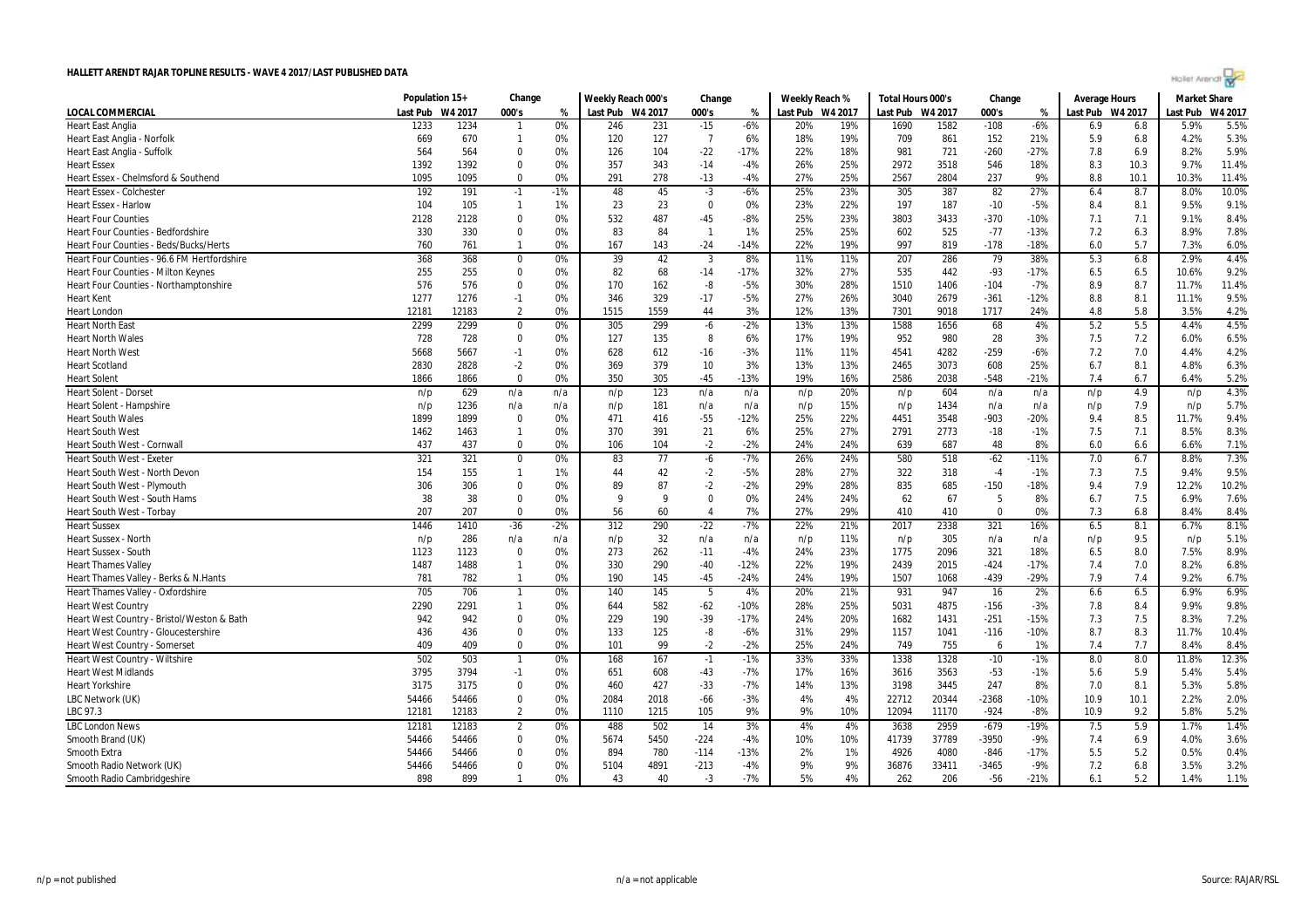|                                         | Population 15+ |         | Change         |    | Weekly Reach 000's |      | Change         |        | Weekly Reach %   |       | Total Hours 000's |         | Change         |        | Average Hours    |      | <b>Market Share</b> |         |
|-----------------------------------------|----------------|---------|----------------|----|--------------------|------|----------------|--------|------------------|-------|-------------------|---------|----------------|--------|------------------|------|---------------------|---------|
| <b>LOCAL COMMERCIAL</b>                 | Last Pub       | W4 2017 | 000's          | %  | Last Pub W4 2017   |      | 000's          | %      | Last Pub W4 2017 |       | Last Pub          | W4 2017 | 000's          | %      | Last Pub W4 2017 |      | Last Pub            | W4 2017 |
| Smooth Radio Devon                      | 1047           | 1047    | $\mathbf 0$    | 0% | 27                 | 27   | $\mathbf 0$    | 0%     | 3%               | 3%    | 148               | 100     | $-48$          | $-32%$ | 5.5              | 3.7  | 0.6%                | 0.4%    |
| Smooth Radio East Anglia                | 1233           | 1234    |                | 0% | 62                 | 74   | 12             | 19%    | 5%               | 6%    | 633               | 657     | 24             | 4%     | 10.3             | 8.8  | 2.2%                | 2.3%    |
| Smooth Radio East Midlands              | 2534           | 2533    | $-1$           | 0% | 471                | 474  | 3              | 1%     | 19%              | 19%   | 3395              | 3491    | 96             | 3%     | 7.2              | 7.4  | 6.5%                | 6.4%    |
| <b>Smooth Radio Essex</b>               | 1392           | 1392    | $\mathbf 0$    | 0% | 51                 | 44   | $-7$           | $-14%$ | 4%               | 3%    | 337               | 161     | $-176$         | $-52%$ | 6.6              | 3.6  | 1.1%                | 0.5%    |
| <b>Smooth Radio Four Counties</b>       | 2128           | 2128    | $\Omega$       | 0% | 68                 | 59   | $-9$           | $-13%$ | 3%               | 3%    | 629               | 368     | $-261$         | $-41%$ | 9.3              | 6.2  | 1.5%                | 0.9%    |
| Smooth Radio Kent                       | 1277           | 1276    | $-1$           | 0% | 48                 | 42   | -6             | $-13%$ | 4%               | 3%    | 368               | 313     | $-55$          | $-15%$ | 7.7              | 7.5  | 1.3%                | 1.1%    |
| Smooth Radio London                     | 12181          | 12183   | $\overline{2}$ | 0% | 775                | 751  | $-24$          | -3%    | 6%               | 6%    | 3709              | 4149    | 440            | 12%    | 4.8              | 5.5  | 1.8%                | 1.9%    |
| <b>Smooth Radio North East</b>          | 2299           | 2299    | $\mathbf 0$    | 0% | 536                | 564  | 28             | 5%     | 23%              | 25%   | 3789              | 3651    | $-138$         | $-4%$  | 7.1              | 6.5  | 10.4%               | 9.9%    |
| Smooth Radio North West                 | 5668           | 5667    | $-1$           | 0% | 1102               | 1000 | $-102$         | -9%    | 19%              | 18%   | 7397              | 6670    | $-727$         | $-10%$ | 6.7              | 6.7  | 7.2%                | 6.5%    |
| Smooth Radio North West and Wales       | 1033           | 1032    | $-1$           | 0% | 54                 | 61   | $\overline{7}$ | 13%    | 5%               | 6%    | 254               | 254     | $\Omega$       | 0%     | 4.7              | 4.2  | 1.2%                | 1.2%    |
| Smooth Radio Scotland                   | 1828           | 1827    | $-1$           | 0% | 415                | 374  | $-41$          | $-10%$ | 23%              | 20%   | 4835              | 3885    | $-950$         | $-20%$ | 11.7             | 10.4 | 14.6%               | 12.2%   |
| Smooth Radio Solent                     | 1866           | 1866    | $\mathbf 0$    | 0% | 52                 | 56   | $\overline{4}$ | 8%     | 3%               | 3%    | 370               | 363     | $-7$           | $-2%$  | 7.1              | 6.5  | 0.9%                | 0.9%    |
| Smooth Radio South Wales                | 1043           | 1041    | $-2$           | 0% | 95                 | 59   | $-36$          | $-38%$ | 9%               | 6%    | 885               | 595     | $-290$         | $-33%$ | 9.3              | 10.1 | 4.6%                | 3.0%    |
| <b>Smooth Radio Sussex</b>              | 1446           | 1446    | $\Omega$       | 0% | 46                 | 41   | $-5$           | $-11%$ | 3%               | 3%    | 259               | 242     | $-17$          | $-7%$  | 5.7              | 5.9  | 0.9%                | 0.8%    |
| <b>Smooth Radio Thames Valley</b>       | 1487           | 1488    | -1             | 0% | 35                 | 47   | 12             | 34%    | 2%               | 3%    | 244               | 324     | 80             | 33%    | 6.9              | 6.9  | 0.8%                | 1.1%    |
| Smooth Radio West Country               | 2290           | 2291    | $\overline{1}$ | 0% | 103                | 103  | $\mathbf 0$    | 0%     | 4%               | 5%    | 818               | 568     | $-250$         | $-31%$ | 8.0              | 5.5  | 1.6%                | 1.1%    |
| Smooth Radio West Midlands              | 3795           | 3794    | $-1$           | 0% | 590                | 551  | $-39$          | $-7%$  | 16%              | 15%   | 5185              | 4600    | $-585$         | $-11%$ | 8.8              | 8.4  | 7.7%                | 7.0%    |
| Radio X Network (UK)                    | 54466          | 54466   | 0              | 0% | 1523               | 1580 | 57             | 4%     | 3%               | 3%    | 10524             | 11758   | 1234           | 12%    | 6.9              | 7.4  | 1.0%                | 1.1%    |
| Radio X London                          | 12181          | 12183   | $\overline{2}$ | 0% | 478                | 509  | 31             | 6%     | 4%               | 4%    | 2477              | 3255    | 778            | 31%    | 5.2              | 6.4  | 1.2%                | 1.5%    |
| <b>Radio X Manchester</b>               | 2967           | 2967    | $\Omega$       | 0% | 194                | 191  | $-3$           | -2%    | 7%               | 6%    | 1202              | 1393    | 191            | 16%    | 6.2              | 7.3  | 2.4%                | 2.8%    |
| Sunrise Radio National                  | 54466          | 54466   | 0              | 0% | 354                | 403  | 49             | 14%    | 1%               | 1%    | 1491              | 2296    | 805            | 54%    | 4.2              | 5.7  | 0.1%                | 0.2%    |
| Sunrise Radio London                    | 12182          | 12182   | 0              | 0% | 215                | 219  | $\overline{4}$ | 2%     | 2%               | 2%    | 881               | 1112    | 231            | 26%    | 4.1              | 5.1  | 0.4%                | 0.5%    |
| Wireless Group (inc. National Stations) | 54466          | 54466   | $\mathbf 0$    | 0% | 4498               | 4613 | 115            | 3%     | 8%               | 8%    | 29590             | 29548   | $-42$          | 0%     | 6.6              | 6.4  | 2.8%                | 2.8%    |
| Peak 107 FM                             | 422            | 422     | $\Omega$       | 0% | 61                 | 63   | $\overline{2}$ | 3%     | 14%              | 15%   | 423               | 559     | 136            | 32%    | 6.9              | 8.9  | 4.8%                | 6.4%    |
| Pulse 1 (was The Pulse)                 | 729            | 729     | $\mathbf 0$    | 0% | 109                | 96   | $-13$          | $-12%$ | 15%              | 13%   | 588               | 646     | 58             | 10%    | 5.4              | 6.7  | 4.7%                | 5.5%    |
| Pulse <sub>2</sub>                      | 729            | 729     | $\mathbf 0$    | 0% | 31                 | 41   | 10             | 32%    | 4%               | 6%    | 253               | 279     | 26             | 10%    | 8.1              | 6.8  | 2.0%                | 2.4%    |
| Signal 107                              | 1036           | 1035    | $-1$           | 0% | 53                 | 53   | $\overline{0}$ | 0%     | 5%               | 5%    | 347               | 407     | 60             | 17%    | 6.5              | 7.7  | 1.8%                | 2.1%    |
| Signal One                              | 802            | 802     | $\Omega$       | 0% | 238                | 241  | 3              | 1%     | 30%              | 30%   | 2145              | 1865    | $-280$         | $-13%$ | 9.0              | 7.7  | 11.6%               | 10.0%   |
| Signal Two                              | 802            | 802     | $\mathbf 0$    | 0% | 68                 | 71   | 3              | 4%     | 8%               | 9%    | 689               | 703     | 14             | 2%     | 10.1             | 9.9  | 3.7%                | 3.8%    |
| Swansea Sound - 1170 MW                 | 475            | 475     | $\Omega$       | 0% | 44                 | 46   | $\overline{2}$ | 5%     | 9%               | 10%   | 325               | 489     | 164            | 50%    | 7.4              | 10.7 | 3.0%                | 4.7%    |
| talkRADIO                               | 54466          | 54466   | 0              | 0% | 256                | 242  | $-14$          | $-5%$  | $*$ %            | $*$ % | 1124              | 1202    | 78             | 7%     | 4.4              | 5.0  | 0.1%                | 0.1%    |
| talkSPORT                               | 54466          | 54466   | $\mathbf 0$    | 0% | 2926               | 2863 | $-63$          | -2%    | 5%               | 5%    | 20188             | 16662   | $-3526$        | $-17%$ | 6.9              | 5.8  | 1.9%                | 1.6%    |
| talkSPORT2                              | 54466          | 54466   | 0              | 0% | 342                | 311  | $-31$          | -9%    | 1%               | 1%    | 820               | 827     | $\overline{7}$ | 1%     | 2.4              | 2.7  | 0.1%                | 0.1%    |
| 107.4 Tower FM                          | 440            | 440     | $\Omega$       | 0% | 29                 | 25   | $-4$           | $-14%$ | 7%               | 6%    | 223               | 144     | $-79$          | $-35%$ | 7.8              | 5.8  | 2.8%                | 1.8%    |
| U105                                    | 901            | 900     | $-1$           | 0% | 198                | 197  | $-1$           | $-1%$  | 22%              | 22%   | 1878              | 1555    | $-323$         | $-17%$ | 9.5              | 7.9  | 10.5%               | 10.4%   |
| Virgin Radio                            | 54466          | 54466   | 0              | 0% | 556                | 483  | $-73$          | $-13%$ | 1%               | 1%    | 1564              | 1434    | $-130$         | $-8%$  | 2.8              | 3.0  | 0.1%                | 0.1%    |
| 96.4 FM The Wave                        | 475            | 475     | $\Omega$       | 0% | 128                | 124  | $-4$           | $-3%$  | 27%              | 26%   | 968               | 895     | $-73$          | $-8%$  | 7.6              | 7.2  | 9.1%                | 8.6%    |
| Radio Wave 96.5 FM                      | 233            | 233     | $\Omega$       | 0% | 56                 | 54   | $-2$           | -4%    | 24%              | 23%   | 402               | 365     | $-37$          | $-9%$  | 7.2              | 6.7  | 8.7%                | 8.0%    |
| 107.2 Wire FM                           | 273            | 273     | $\Omega$       | 0% | 40                 | 34   | $-6$           | $-15%$ | 15%              | 12%   | 245               | 191     | $-54$          | $-22%$ | 6.1              | 5.6  | 4.1%                | 3.4%    |
| 102.4 Wish FM                           | 460            | 461     |                | 0% | 68                 | 64   | $-4$           | $-6%$  | 15%              | 14%   | 371               | 298     | $-73$          | $-20%$ | 5.5              | 4.7  | 4.0%                | 3.1%    |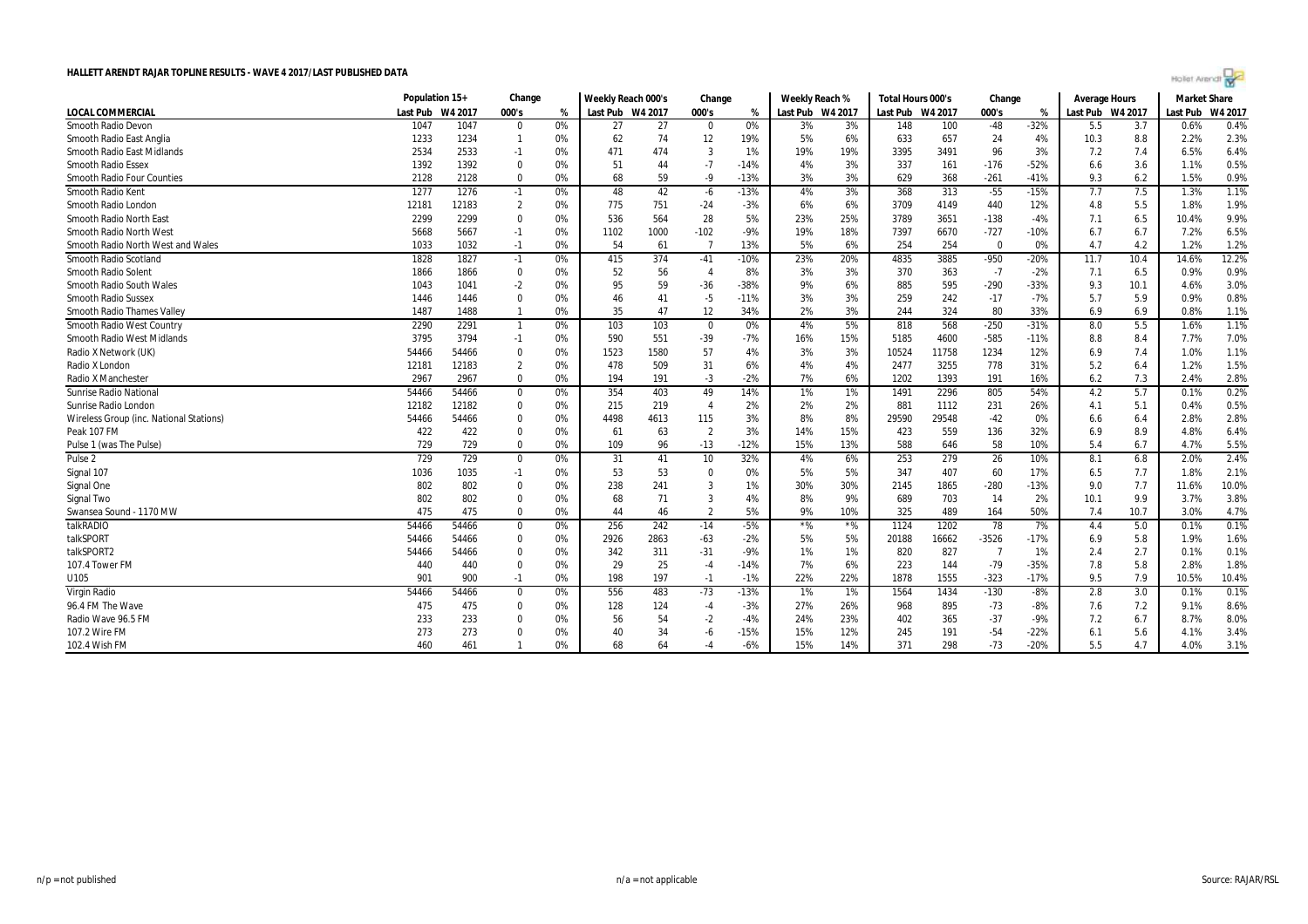| Hollet Arendi N |  |  |  |
|-----------------|--|--|--|
|                 |  |  |  |
|                 |  |  |  |

|                                                            | Population 15+ |                | Change       |       | Weekly Reach 000's |      | Change         |        | Weekly Reach % |                  | Total Hours 000's |       | Change         |        | <b>Average Hours</b> |      | <b>Market Share</b> |         |
|------------------------------------------------------------|----------------|----------------|--------------|-------|--------------------|------|----------------|--------|----------------|------------------|-------------------|-------|----------------|--------|----------------------|------|---------------------|---------|
| <b>LOCAL COMMERCIAL</b>                                    | Last Pub       | W4 2017        | 000's        | %     | Last Pub W4 2017   |      | 000's          | %      |                | Last Pub W4 2017 | Last Pub W4 2017  |       | 000's          | %      | Last Pub W4 2017     |      | Last Pub            | W4 2017 |
| <b>Total Celador Radio</b>                                 | 5367           | 5431           | 64           | 1%    | 776                | 774  | $-2$           | 0%     | 14%            | 14%              | 6197              | 5654  | $-543$         | $-9%$  | 8.0                  | 7.3  | 5.3%                | 4.9%    |
| THE BEACH                                                  | 182            | 182            | $\Omega$     | 0%    | 47                 | 47   | $\Omega$       | 0%     | 26%            | 26%              | 499               | 581   | 82             | 16%    | 10.6                 | 12.3 | 12.2%               | 13.1%   |
| The Breeze (Basingstoke / Newbury and Andover)             | 298            | 298            | $\Omega$     | 0%    | 44                 | 40   | -4             | $-9%$  | 15%            | 13%              | 200               | 227   | 27             | 14%    | 4.6                  | 5.6  | 3.4%                | 3.9%    |
| The Breeze (Cheltenham)                                    | 171            | 170            | $-1$         | $-1%$ | 12                 | 13   | $\mathbf{1}$   | 8%     | 7%             | 7%               | 84                | 75    | $-9$           | $-11%$ | 7.1                  | 6.0  | 2.2%                | 2.0%    |
| The Breeze (was 107 JACK fm Berkshire)                     | 238            | 239            | $\mathbf{1}$ | 0%    | 25                 | 21   | $-4$           | $-16%$ | 10%            | 9%               | 189               | 145   | $-44$          | $-23%$ | 7.6                  | 6.8  | 4.7%                | 3.8%    |
| The Breeze (Solent/East Hants and West Surrey)             | 1119           | 1296           | 177          | 16%   | 77                 | 80   | 3              | 4%     | 7%             | 6%               | 527               | 558   | 31             | 6%     | 6.9                  | 7.0  | 2.2%                | 2.1%    |
| The Breeze South Devon                                     | 226            | 226            | $\mathbf 0$  | 0%    | 33                 | 35   | $\overline{2}$ | 6%     | 14%            | 15%              | 296               | 330   | 34             | 11%    | 9.1                  | 9.6  | 5.6%                | 6.2%    |
| The Breeze South West (Bristol/Weston/Bath and West Wilts) | 1001           | 1066           | 65           | 6%    | 79                 | 83   | $\overline{4}$ | 5%     | 8%             | 8%               | 410               | 309   | $-101$         | $-25%$ | 5.2                  | 3.7  | 1.9%                | 1.4%    |
| The Breeze (Yeovil/Shaftesbury and Bridgwater)             | 337            | 337            | $\Omega$     | 0%    | 58                 | 60   | $\overline{2}$ | 3%     | 17%            | 18%              | 660               | 624   | $-36$          | $-5%$  | 11.4                 | 10.4 | 8.5%                | 8.0%    |
| Dream 100                                                  | 134            | 135            | -1           | 1%    | 34                 | 38   | $\overline{4}$ | 12%    | 25%            | 28%              | 414               | 486   | 72             | 17%    | 12.3                 | 12.8 | 13.8%               | 16.5%   |
| <b>Fire Radio</b>                                          | 327            | 327            | $\mathbf 0$  | 0%    | 43                 | 48   | 5              | 12%    | 13%            | 15%              | 214               | 220   | 6              | 3%     | 5.0                  | 4.6  | 3.2%                | 3.3%    |
| North Norfolk Radio                                        | 93             | 93             | $\Omega$     | 0%    | 14                 | 15   | $\mathbf{1}$   | 7%     | 15%            | 16%              | 114               | 149   | 35             | 31%    | 8.3                  | 10.0 | 5.1%                | 6.5%    |
| Radio Norwich                                              | 338            | 339            | $\mathbf{1}$ | 0%    | 48                 | 53   | 5              | 10%    | 14%            | 16%              | 447               | 401   | $-46$          | $-10%$ | 9.2                  | 7.6  | 5.7%                | 5.2%    |
| Sam FM Bristol                                             | 652            | 652            | $\Omega$     | 0%    | 76                 | 83   | $\overline{7}$ | 9%     | 12%            | 13%              | 411               | 268   | $-143$         | $-35%$ | 5.4                  | 3.2  | 3.0%                | 2.0%    |
| Sam FM South Coast                                         | 1772           | 1772           | $\Omega$     | 0%    | 154                | 147  | $-7$           | $-5%$  | 9%             | 8%               | 1020              | 939   | $-81$          | $-8%$  | 6.6                  | 6.4  | 2.7%                | 2.6%    |
| Sam FM Swindon                                             | 207            | 208            | $\mathbf{1}$ | 0%    | 15                 | 17   | $\overline{2}$ | 13%    | 7%             | 8%               | 138               | 122   | $-16$          | $-12%$ | 9.2                  | 7.1  | 3.2%                | 3.0%    |
| Town 102 FM                                                | 291            | 291            | $\Omega$     | 0%    | 39                 | 36   | -3             | -8%    | 13%            | 12%              | 390               | 230   | $-160$         | $-41%$ | 10.0                 | 6.4  | 5.9%                | 3.7%    |
| <b>Central FM</b>                                          | 216            | 215            | $-1$         | 0%    | 43                 | 39   | -4             | -9%    | 20%            | 18%              | 304               | 237   | $-67$          | $-22%$ | 7.1                  | 6.1  | 7.6%                | 5.8%    |
| Chris Country Radio                                        | 12182          | 12182          | $\Omega$     | 0%    | 25                 | 23   | $-2$           | $-8%$  | $*$ %          | $*$ %            | 121               | 209   | 88             | 73%    | 4.9                  | 9.3  | 0.1%                | 0.1%    |
| <b>Communicorp UK</b>                                      | 17998          | 17998          | $\Omega$     | 0%    | 3473               | 3340 | $-133$         | $-4%$  | 19%            | 19%              | 24011             | 22768 | $-1243$        | $-5%$  | 6.9                  | 6.8  | 7.3%                | 6.9%    |
| <b>Capital Scotland</b>                                    | 2830           | 2828           | $-2$         | 0%    | 510                | 495  | $-15$          | $-3%$  | 18%            | 17%              | 3506              | 3251  | $-255$         | $-7%$  | 6.9                  | 6.6  | 6.9%                | 6.7%    |
| <b>Capital South Wales</b>                                 | 1043           | 1041           | $-2$         | 0%    | 205                | 171  | $-34$          | $-17%$ | 20%            | 16%              | 1049              | 714   | $-335$         | $-32%$ | 5.1                  | 4.2  | 5.5%                | 3.7%    |
| <b>Heart North Wales</b>                                   | 728            | 728            | $\mathbf 0$  | 0%    | 127                | 135  | 8              | 6%     | 17%            | 19%              | 952               | 980   | 28             | 3%     | 7.5                  | 7.2  | 6.0%                | 6.5%    |
| <b>Heart Yorkshire</b>                                     | 3175           | 3175           | $\mathbf 0$  | 0%    | 460                | 427  | $-33$          | $-7%$  | 14%            | 13%              | 3198              | 3445  | 247            | 8%     | 7.0                  | 8.1  | 5.3%                | 5.8%    |
| Smooth Radio East Midlands                                 | 2534           | 2533           | $-1$         | 0%    | 471                | 474  | 3              | 1%     | 19%            | 19%              | 3395              | 3491  | 96             | 3%     | 7.2                  | 7.4  | 6.5%                | 6.4%    |
| Smooth Radio North East                                    | 2299           | 2299           | $\Omega$     | 0%    | 536                | 564  | 28             | 5%     | 23%            | 25%              | 3789              | 3651  | $-138$         | $-4%$  | 7.1                  | 6.5  | 10.4%               | 9.9%    |
| Smooth Radio North West                                    | 5668           | 5667           | $-1$         | 0%    | 1102               | 1000 | $-102$         | $-9%$  | 19%            | 18%              | 7397              | 6670  | $-727$         | $-10%$ | 6.7                  | 6.7  | 7.2%                | 6.5%    |
| <b>XS Manchester</b>                                       | 2967           | 2967           | $\Omega$     | 0%    | 90                 | 96   | 6              | 7%     | 3%             | 3%               | 724               | 566   | $-158$         | $-22%$ | 8.0                  | 5.9  | 1.4%                | 1.1%    |
| Connect FM (was Connect FM and Lite 106.8FM)               | 453            | 454            | $\mathbf{1}$ | 0%    | 45                 | 49   | $\overline{4}$ | 9%     | 10%            | 11%              | 454               | 437   | $-17$          | $-4%$  | 10.2                 | 8.9  | 4.7%                | 4.6%    |
| <b>Total Dee Radio Group</b>                               | 381            | 380            | $-1$         | 0%    | 38                 | 38   | $\Omega$       | 0%     | 10%            | 10%              | 230               | 220   | $-10$          | $-4%$  | 6.0                  | 5.7  | 3.0%                | 2.9%    |
| Cheshire's Silk 106.9                                      | 187            | 186            | $-1$         | $-1%$ | 16                 | 13   | $-3$           | $-19%$ | 8%             | 7%               | 66                | 38    | $-28$          | $-42%$ | 4.2                  | 3.0  | 2.1%                | 1.2%    |
| Chester's Dee 106.3 (Dee on DAB)                           | 194            | 194            | $\Omega$     | 0%    | 23                 | 26   | 3              | 13%    | 12%            | 13%              | 164               | 182   | 18             | 11%    | 7.2                  | 7.1  | 3.6%                | 4.1%    |
| <b>Encore Radio</b>                                        | 13908          | 13909          | $\mathbf{1}$ | 0%    | 11                 | 16   | 5              | 45%    | $*$ %          | $*$ %            | 39                | 75    | 36             | 92%    | 3.5                  | 4.6  | $*$ %               | $*$ %   |
| <b>Total Essex Radio</b>                                   | 1306           | 1306           | $\Omega$     | 0%    | 64                 | 52   | $-12$          | $-19%$ | 5%             | 4%               | 404               | 318   | $-86$          | $-21%$ | 6.4                  | 6.1  | 1.4%                | 1.1%    |
| Radio Essex (was Southend & Chelmsford)                    | 503            | 502            | $-1$         | 0%    | 33                 | 29   | $-4$           | $-12%$ | 6%             | 6%               | 169               | 171   | $\overline{2}$ | 1%     | 5.2                  | 5.9  | 1.5%                | 1.5%    |
| Radio Essex DAB                                            | 1306           | 1306           | $\mathbf 0$  | 0%    | 35                 | 28   | $-7$           | $-20%$ | 3%             | 2%               | 235               | 146   | -89            | -38%   | 6.7                  | 5.3  | 0.8%                | 0.5%    |
| Radio Exe                                                  | 207            | 207            | $\Omega$     | 0%    | 24                 | 32   | 8              | 33%    | 12%            | 15%              | 160               | 260   | 100            | 63%    | 6.6                  | 8.2  | 3.8%                | 5.8%    |
| 3FM                                                        | 70             | 69             | $-1$         | $-1%$ | 24                 | 25   | $\mathbf{1}$   | 4%     | 35%            | 36%              | 210               | 234   | 24             | 11%    | 8.6                  | 9.3  | 14.9%               | 16.5%   |
| Fun Kids (London)                                          | 12182          | 12182          | $\Omega$     | 0%    | 56                 | 51   | -5             | $-9%$  | $*$ %          | $*$ %            | 171               | 90    | $-81$          | $-47%$ | 3.0                  | 1.8  | 0.1%                | $*$ %   |
| Heart North Lancs & Cumbria (surveyed as The Bay)          | 282            | 281            | $-1$         | 0%    | 85                 | 78   | $-7$           | $-8%$  | 30%            | 28%              | 570               | 452   | $-118$         | $-21%$ | 6.7                  | 5.8  | 11.6%               | 9.3%    |
| <b>IOW Radio</b>                                           | 119            | 119            | $\mathbf 0$  | 0%    | 40                 | 40   | $\mathbf 0$    | 0%     | 34%            | 33%              | 254               | 217   | $-37$          | $-15%$ | 6.3                  | 5.5  | 10.3%               | 8.9%    |
| JACK/UNION JACK TOTAL (national+local)                     | 54466          | 54466          | $\Omega$     | 0%    | 247                | 250  | 3              | 1%     | $*$ %          | $*$ %            | 1229              | 1265  | 36             | 3%     | 5.0                  | 5.1  | 0.1%                | 0.1%    |
| JACK Oxfordshire Local (TOTAL)                             | 531            | 532            | $\mathbf{1}$ | 0%    | 104                | 112  | 8              | 8%     | 20%            | 21%              | 648               | 626   | $-22$          | $-3%$  | 6.2                  | 5.6  | 6.5%                | 6.1%    |
| <b>JACK 2 Oxfordshire</b>                                  | 517            | 517            | $\Omega$     | 0%    | 58                 | 65   | $\overline{7}$ | 12%    | 11%            | 13%              | 313               | 311   | $-2$           | $-1%$  | 5.4                  | 4.8  | 3.2%                | 3.1%    |
| 106 JACKfm (Oxford)                                        | 531            | 532            | -1           | 0%    | 72                 | 73   | $\mathbf{1}$   | 1%     | 14%            | 14%              | 336               | 315   | $-21$          | $-6%$  | 4.7                  | 4.3  | 3.4%                | 3.0%    |
| <b>JACK Portsmouth</b>                                     | n/p            | 492            | n/a          | n/a   |                    | 8    | n/a            | n/a    |                | 2%               | n/p               | 27    | n/a            | n/a    | n/p                  | 3.3  | n/p                 | 0.2%    |
| <b>JACK Surrey</b>                                         | 9320           | 9320           | $\Omega$     | 0%    | n/p<br>41          | 27   | $-14$          | $-34%$ | n/p<br>$*$ %   | $*$ %            | 226               | 176   | $-50$          | $-22%$ | 5.6                  | 6.4  | 0.1%                | 0.1%    |
| <b>Union JACK</b>                                          |                |                | $\Omega$     | 0%    | 101                | 88   | $-13$          | $-13%$ | $*$ %          | $*$ %            | 332               | 490   | 158            | 48%    |                      | 5.5  | $*$ %               | $*$ %   |
| Jazz FM                                                    | 54466<br>54466 | 54466<br>54466 | $\mathbf 0$  | 0%    | 570                | 509  | -61            | $-11%$ | 1%             | 1%               | 2292              | 2069  | $-223$         | $-10%$ | 3.3<br>4.0           | 4.1  | 0.2%                | 0.2%    |
| Kingdom FM                                                 | 290            | 291            | $\mathbf{1}$ | 0%    | 61                 | 60   | $-1$           | $-2%$  | 21%            | 21%              | 507               | 465   | $-42$          | $-8%$  | 8.3                  | 7.7  | 9.6%                | 8.9%    |
|                                                            |                |                |              |       |                    |      |                |        |                |                  |                   |       |                |        |                      |      |                     |         |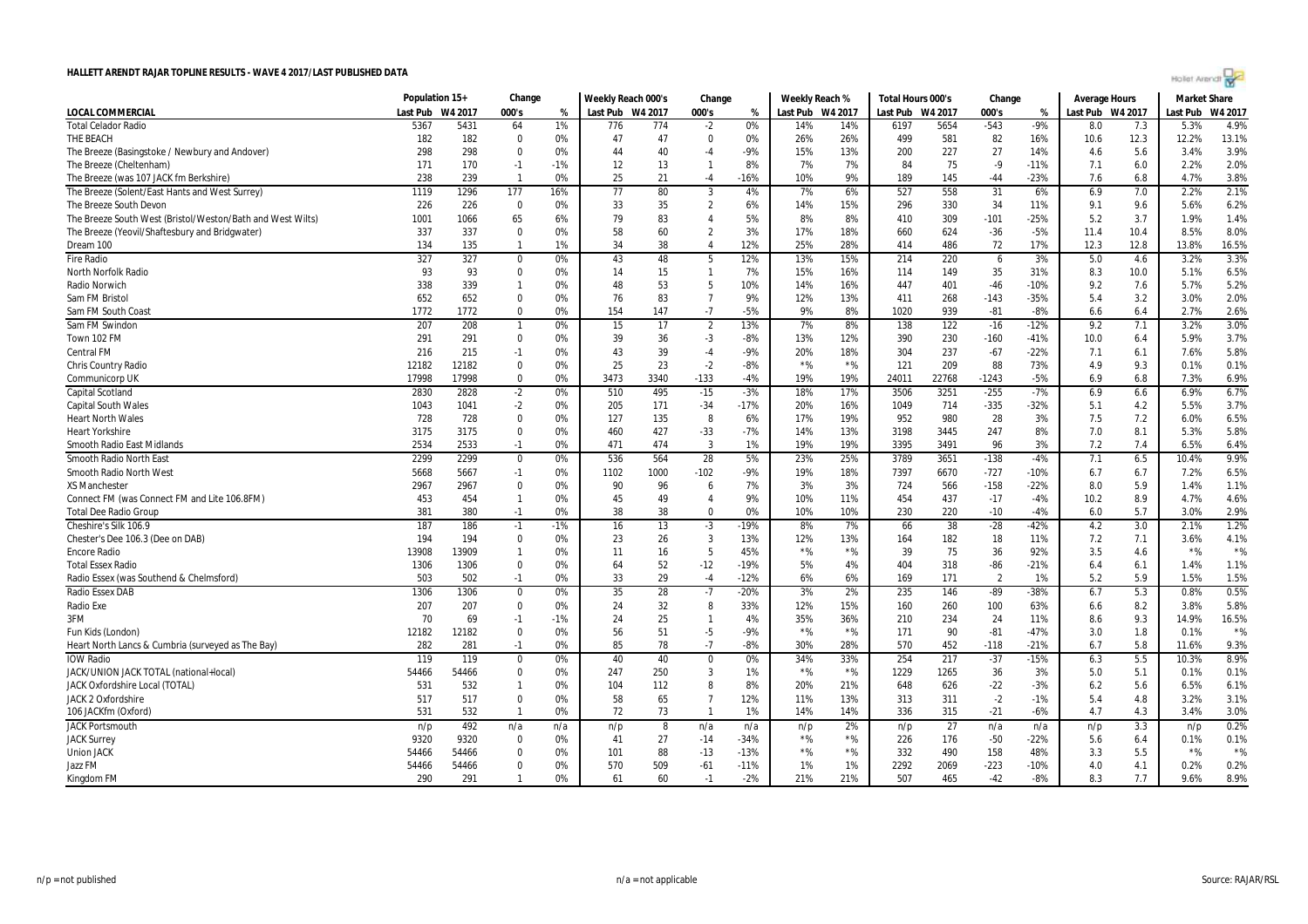

|                                                         | Population 15+ |               | Change         |       | Weekly Reach 000's |     | Change         |        | Weekly Reach % |                  | Total Hours 000's |         | Change      |        | Average Hours    |            | <b>Market Share</b> |         |
|---------------------------------------------------------|----------------|---------------|----------------|-------|--------------------|-----|----------------|--------|----------------|------------------|-------------------|---------|-------------|--------|------------------|------------|---------------------|---------|
| <b>LOCAL COMMERCIAL</b>                                 | Last Pub       | W4 2017       | 000's          | %     | Last Pub W4 2017   |     | 000's          | %      |                | Last Pub W4 2017 | Last Pub          | W4 2017 | 000's       | %      | Last Pub W4 2017 |            | Last Pub            | W4 2017 |
| kmfm Group                                              | 1270           | 1269          | $-1$           | 0%    | 173                | 206 | 33             | 19%    | 14%            | 16%              | 1145              | 1255    | 110         | 10%    | 6.6              | 6.1        | 4.2%                | 4.5%    |
| kmfm East                                               | 581            | 580           | $-1$           | 0%    | 90                 | 107 | 17             | 19%    | 16%            | 18%              | 591               | 698     | 107         | 18%    | 6.5              | 6.5        | 4.7%                | 5.4%    |
| kmfm West                                               | 689            | 689           | $\mathbf 0$    | 0%    | 83                 | 100 | 17             | 20%    | 12%            | 14%              | 554               | 557     | 3           | 1%     | 6.7              | 5.6        | 3.7%                | 3.7%    |
| Lincs FM Group                                          | 2440           | 2440          | $\Omega$       | 0%    | 566                | 557 | -9             | $-2%$  | 23%            | 23%              | 5637              | 5784    | 147         | 3%     | 10.0             | 10.4       | 10.8%               | 11.1%   |
| Dearne FM                                               | 241            | 241           | $\Omega$       | 0%    | 47                 | 47  | $\Omega$       | 0%     | 19%            | 20%              | 385               | 428     | 43          | 11%    | 8.3              | 9.1        | 7.7%                | 8.8%    |
| <b>KCFM</b>                                             | 439            | 439           | $\mathbf 0$    | 0%    | 79                 | 85  | 6              | 8%     | 18%            | 19%              | 700               | 723     | 23          | 3%     | 8.8              | 8.5        | 6.9%                | 7.5%    |
| Lincs FM 102.2                                          | 938            | 937           | $-1$           | 0%    | 291                | 294 | 3              | 1%     | 31%            | 31%              | 3133              | 3441    | 308         | 10%    | 10.8             | 11.7       | 15.0%               | 16.1%   |
| <b>Ridings FM</b>                                       | 303            | 303           | $\mathbf 0$    | 0%    | 33                 | 29  | -4             | $-12%$ | 11%            | 10%              | 170               | 199     | 29          | 17%    | 5.1              | 6.8        | 2.8%                | 3.1%    |
| <b>Rother FM</b>                                        | 209            | 209           | $\Omega$       | 0%    | 29                 | 33  | $\overline{4}$ | 14%    | 14%            | 16%              | 278               | 299     | 21          | 8%     | 9.6              | 9.1        | 6.8%                | 7.3%    |
| <b>Trax FM</b>                                          | 375            | 375           | $\Omega$       | 0%    | 84                 | 73  | $-11$          | $-13%$ | 22%            | 19%              | 866               | 922     | 56          | 6%     | 10.3             | 12.6       | 11.3%               | 11.7%   |
| <b>Total Lyca</b>                                       | n/p            | 12182         | n/a            | n/a   | n/p                | 164 | n/a            | n/a    | n/p            | 1%               | n/p               | 1074    | n/a         | n/a    | n/p              | 6.6        | n/p                 | 0.5%    |
| Dilse Radio 1035am                                      | 12182          | 12182         | $\mathbf 0$    | 0%    | 93                 | 79  | $-14$          | $-15%$ | 1%             | 1%               | 635               | 411     | $-224$      | $-35%$ | 6.8              | 5.2        | 0.3%                | 0.2%    |
| Lyca Radio 1458am                                       | 12182          | 12182         | $\mathbf 0$    | 0%    | 107                | 112 | 5              | 5%     | 1%             | 1%               | 735               | 583     | $-152$      | $-21%$ | 6.9              | 5.2        | 0.4%                | 0.3%    |
| Time FM 107.5                                           | 466            | 465           | $-1$           | 0%    | 30                 | 25  | $-5$           | $-17%$ | 6%             | 5%               | 200               | 190     | $-10$       | $-5%$  | 6.8              | 7.7        | 2.4%                | 2.4%    |
| Radio Mansfield 103.2                                   | 160            | 160           | $\Omega$       | 0%    | 31                 | 28  | $-3$           | $-10%$ | 19%            | 17%              | 255               | 217     | $-38$       | $-15%$ | 8.2              | 7.9        | 6.8%                | 5.7%    |
| <b>Manx Radio</b>                                       | 70             | 69            | $-1$           | $-1%$ | 35                 | 34  | $-1$           | $-3%$  | 49%            | 49%              | 390               | 345     | $-45$       | $-12%$ | 11.3             | 10.2       | 27.8%               | 24.3%   |
| Mi-Soul                                                 | 12182          | 12182         | $\mathbf 0$    | 0%    | 35                 | 58  | 23             | 66%    | $*$ %          | $*$ %            | 457               | 596     | 139         | 30%    | 13.2             | 10.4       | 0.2%                | 0.3%    |
| More Radio                                              | n/p            | 513           | n/a            | n/a   | n/p                | 40  | n/a            | n/a    | n/p            | 8%               | n/p               | 271     | n/a         | n/a    | n/p              | 6.8        | n/p                 | 2.3%    |
| Nation Broadcasting (Wales)                             | 2598           | 2597          | $-1$           | 0%    | 269                | 276 | $\overline{7}$ | 3%     | 10%            | 11%              | 1762              | 1619    | $-143$      | $-8%$  | 6.5              | 5.9        | 3.3%                | 3.1%    |
| 106.3 Bridge FM                                         | 130            | 130           | $\Omega$       | 0%    | 35                 | 33  | $-2$           | $-6%$  | 27%            | 26%              | 339               | 325     | $-14$       | $-4%$  | 9.7              | 9.8        | 10.7%               | 10.5%   |
| Radio Carmarthenshire                                   | 131            | 131           | $\mathbf 0$    | 0%    | 28                 | 28  | $\mathbf 0$    | 0%     | 22%            | 21%              | 188               | 181     | $-7$        | $-4%$  | 6.6              | 6.5        | 7.1%                | 6.7%    |
| Radio Ceredigion                                        | 78             | 79            | $\mathbf{1}$   | 1%    | 12                 | 12  | $\Omega$       | 0%     | 15%            | 15%              | 50                | 39      | $-11$       | $-22%$ | 4.3              | 3.3        | 3.7%                | 2.9%    |
| <b>Dragon Radio Wales</b>                               | 2598           | 2598          | $\mathbf 0$    | 0%    | 18                 | 27  | 9              | 50%    | 1%             | 1%               | 71                | 98      | 27          | 38%    | 4.0              | 3.7        | 0.1%                | 0.2%    |
| Nation Radio (South Wales)                              | 1519           | 1519          | $\mathbf 0$    | 0%    | 119                | 115 | -4             | $-3%$  | 8%             | 8%               | 630               | 530     | $-100$      | $-16%$ | 5.3              | 4.6        | 2.1%                | 1.8%    |
| 102.5 Radio Pembrokeshire                               | 101            | 101           | $\Omega$       | 0%    | 38                 | 38  | $\Omega$       | 0%     | 37%            | 38%              | 271               | 222     | $-49$       | $-18%$ | 7.2              | 5.8        | 13.1%               | 10.3%   |
| Swansea Bay Radio                                       | 475            | 475           | $\mathbf 0$    | 0%    | 42                 | 40  | $-2$           | $-5%$  | 9%             | 8%               | 213               | 165     | $-48$       | $-23%$ | 5.0              | 4.1        | 2.0%                | 1.6%    |
| Original 106 (Aberdeen)                                 | 349            | 350           | $\mathbf{1}$   | 0%    | 71                 | 69  | $-2$           | $-3%$  | 20%            | 20%              | 568               | 498     | $-70$       | $-12%$ | 8.0              | 7.2        | 10.3%               | 8.9%    |
| Panjab Radio                                            | 12182          | 12182         | $\mathbf 0$    | 0%    | 81                 | 91  | 10             | 12%    | 1%             | 1%               | 454               | 481     | 27          | 6%     | 5.6              | 5.3        | 0.2%                | 0.2%    |
| Radio Plymouth                                          | 261            | 263           | $\overline{2}$ | 1%    | 29                 | 33  | $\overline{4}$ | 14%    | 11%            | 12%              | 229               | 275     | 46          | 20%    | 7.9              | 8.5        | 3.9%                | 4.8%    |
| <b>Premier Christian Radio</b>                          | 12181          | 12183         | $\overline{2}$ | 0%    | 127                | 142 | 15             | 12%    | 1%             | 1%               | 935               | 1147    | 212         | 23%    | 7.4              | 8.1        | 0.4%                | 0.5%    |
| <b>Total Q Radio</b>                                    | 1203           | 1202          | $-1$           | 0%    | 306                | 285 | $-21$          | $-7%$  | 25%            | 24%              | 2459              | 2281    | $-178$      | $-7%$  | 8.0              | 8.0        | 10.6%               | 10.1%   |
| Q Radio                                                 | 627            | 627           | $\Omega$       | 0%    | 166                | 153 | $-13$          | $-8%$  | 27%            | 24%              | 1238              | 1206    | $-32$       | $-3%$  | 7.4              | 7.9        | 10.0%               | 9.9%    |
| Q Radio (was Citybeat)                                  | 575            | 575           | $\Omega$       | 0%    | 140                | 133 | $-7$           | $-5%$  | 24%            | 23%              | 1222              | 1076    | $-146$      | $-12%$ | 8.7              | 8.1        | 11.3%               | 10.4%   |
| <b>Total Quidem</b>                                     | 1043           | 1043          | $\mathbf 0$    | 0%    | 98                 | 112 | 14             | 14%    | 9%             | 11%              | 580               | 731     | 151         | 26%    | 5.9              | 6.6        | 3.1%                | 3.9%    |
| 107.6 Banbury Sound                                     | 85             | 85            | $\Omega$       | 0%    | 11                 | 14  | 3              | 27%    | 13%            | 16%              | 60                | 80      | 20          | 33%    | 5.3              | 5.8        | 3.3%                | 4.8%    |
| Rugby FM                                                | 80             | 80            | $\Omega$       | 0%    | 17                 | 19  | $\overline{2}$ | 12%    | 22%            | 24%              | 117               | 137     | 20          | 17%    | 6.8              | 7.1        | 7.6%                | 8.7%    |
| 96.2FM Touchradio - Coventry                            | 322            | 322           | $\Omega$       | 0%    | 17                 | 20  | $\overline{3}$ | 18%    | 5%             | 6%               | 49                | 54      | 5           | 10%    | 2.8              | 2.7        | 1.0%                | 1.1%    |
| <b>Touch FM Staffs</b>                                  | 259            | 259           | $\mathbf 0$    | 0%    | 19                 | 19  | $\Omega$       | 0%     | 7%             | 7%               | 129               | 117     | $-12$       | $-9%$  | 6.7              | 6.2        | 2.7%                | 2.3%    |
| 102FM Touchradio - Warks, Worcs, Cotswolds              | 297            | 297           | $\mathbf 0$    | 0%    | 33                 | 39  | 6              | 18%    | 11%            | 13%              | 226               | 342     | 116         | 51%    | 6.8              | 8.7        | 4.0%                | 6.4%    |
| Rathergood Radio (surveyed as Star)                     | 362            | 362           | $\Omega$       | 0%    | 32                 | 25  | $-7$           | $-22%$ | 9%             | 7%               | 257               | 170     | $-87$       | $-34%$ | 8.0              | 6.8        | 4.0%                | 2.7%    |
| Revolution 96.2                                         | 484            | 484           | $\mathbf 0$    | 0%    | 17                 | 17  | $\Omega$       | 0%     | 4%             | 4%               | 172               | 162     | $-10$       | $-6%$  | 9.8              | 9.4        | 2.3%                | 2.2%    |
| Smooth Radio Lake District (surveyed as Lakeland Radio) | 51             | 52            | $\mathbf{1}$   | 2%    | 16                 | 15  | $-1$           | $-6%$  | 30%            | 29%              | 106               | 106     | $\mathbf 0$ | 0%     | 6.8              | 7.2        | 9.9%                | 10.5%   |
| Spectrum Sino                                           | 12015          | 12182         | 167            | 1%    | $\overline{2}$     | 6   | $\overline{4}$ | 200%   | $*$ %          | $*$ %            | 3                 | 29      | 26          | 867%   | 1.8              | 4.7        | $*$ %               | $*$ %   |
| Thames Radio (London)                                   | 12182          | 12182         | $\Omega$       | 0%    | 16                 | 15  | $-1$           | $-6%$  | $*$ %          | $*$ %            | 109               | 87      | $-22$       | $-20%$ | 6.9              | 6.0        | 0.1%                | $*$ %   |
| <b>Tindle Radio Group</b>                               | 142            | 141           | $-1$           | $-1%$ | 79                 | 80  | $\mathbf{1}$   | 1%     | 56%            | 57%              | 944               | 947     | 3           | 0%     | 11.9             | 11.8       | 34.2%               | 33.3%   |
| Channel 103 FM                                          | 88             | 88            | $\Omega$       | 0%    | 50                 | 51  | $\mathbf{1}$   | 2%     | 57%            | 58%              | 558               | 588     | 30          | 5%     | 11.1             | 11.5       | 32.3%               | 32.2%   |
| Island FM 104.7                                         | 53             | 52            | $-1$           | $-2%$ | 29                 | 29  | $\Omega$       | 0%     | 55%            | 55%              | 386               | 359     | $-27$       | $-7%$  | 13.3             | 12.4       | 37.2%               | 35.2%   |
|                                                         |                |               | $\mathbf 0$    | 0%    | 174                | 152 |                | $-13%$ | $*$ %          | $*$ %            | 835               | 1085    | 250         | 30%    |                  |            | 0.1%                | 0.1%    |
| UCB <sub>1</sub><br><b>Total UKRD</b>                   | 54466<br>3462  | 54466<br>3462 | $\mathbf 0$    | 0%    | 843                | 833 | $-22$<br>$-10$ | $-1%$  | 24%            | 24%              | 7017              | 6977    | $-40$       | $-1%$  | 4.8<br>8.3       | 7.2<br>8.4 | 10.1%               | 10.0%   |
| 2BR                                                     | 583            | 584           | $\mathbf{1}$   | 0%    | 60                 | 58  | $-2$           | $-3%$  | 10%            | 10%              | 704               | 777     | 73          | 10%    | 11.7             | 13.5       | 7.3%                | 7.7%    |
|                                                         |                |               |                |       |                    |     |                |        |                |                  |                   |         |             |        |                  |            |                     |         |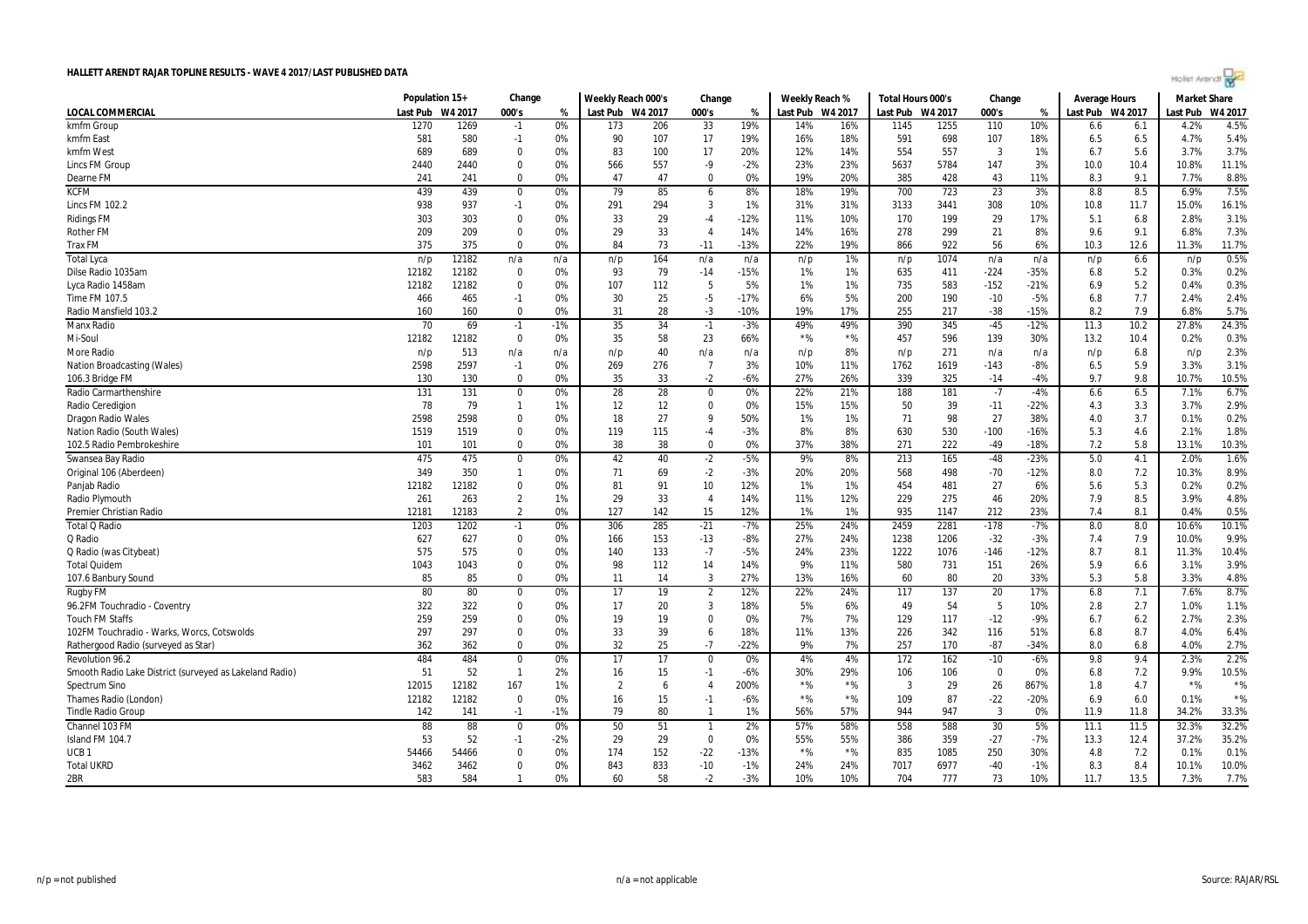

|                                         |          | Population 15+ | Change |       | Weekly Reach 000's |         | Change |        | Weekly Reach % |         | Total Hours 000's |         | Change |        | Average Hours |         | <b>Market Share</b> |       |
|-----------------------------------------|----------|----------------|--------|-------|--------------------|---------|--------|--------|----------------|---------|-------------------|---------|--------|--------|---------------|---------|---------------------|-------|
| LOCAL COMMERCIAL                        | Last Pub | W4 2017        | 000's  |       | Last Pub           | W4 2017 | 000's  |        | Last Pub       | W4 2017 | Last Pub          | W4 2017 | 000's  |        | Last Pub      | W4 2017 | Last Pub W4 2017    |       |
| Eagle Radio                             | 507      | 507            |        | 0%    | 135                | 123     | $-12$  | -9%    | 27%            | 24%     | 951               | 868     | -83    | -9%    | 7.0           |         | 9.9%                | 9.4%  |
| KL.FM 96.7                              | 187      | 187            |        | 0%    | 65                 | 59      | -6     | $-9%$  | 35%            | 31%     | 639               | 547     | $-92$  | $-14%$ | 9.9           | 9.3     | 14.6%               | 12.0% |
| <b>Minster FM</b>                       | 316      | 316            |        | 0%    | 71                 | 75      |        | 6%     | 22%            | 24%     | 614               | 681     | 67     | 11%    | 8.7           | 9.1     | 9.7%                | 10.6% |
| Mix 96                                  | 133      | 133            |        | 0%    | 35                 |         |        | 17%    | 26%            | 31%     | 242               | 267     | 25     | 10%    | 7.0           | 6.5     | 9.3%                | 10.1% |
| Pirate 70s (surveyed as My Music Radio) | 717      | 717            |        | 0%    |                    |         | - 5    | $-38%$ | 1%             |         | 42                | 31      | $-11$  | $-26%$ | 5.7           | 6.4     | 0.3%                | 0.2%  |
| Pirate FM                               | 494      | 493            |        | 0%    | 165                | 159     |        | $-4%$  | 33%            | 32%     | 1321              | 1286    | -35    | $-3%$  | 8.0           | 8.1     | 11.9%               | 11.7% |
| Spire FM                                | 122      | 122            |        | 0%    | 45                 | 42      | - 5    | $-7%$  | 37%            | 34%     | 309               | 289     | $-20$  | $-6%$  | 6.9           | 6.9     | 12.0%               | 11.2% |
| Spirit FM                               | 193      | 193            |        | 0%    |                    | 52      |        | 2%     | 26%            | 27%     | 494               | 430     | -64    | $-13%$ | 9.7           | 8.2     | 11.7%               | 10.7% |
| 97.2 Stray FM                           | 141      | 141            |        | 0%    | 46                 | 45      |        | $-2%$  | 33%            | 32%     | 384               | 328     | -56    | $-15%$ | 8.4           |         | 12.8%               | 10.6% |
| Sun FM                                  | 271      | 271            |        | 0%    | 60                 | 62      |        | 3%     | 22%            | 23%     | 508               | 558     | 50     | 10%    | 8.4           | 9.0     | 10.9%               | 12.6% |
| <b>Wessex FM</b>                        | 125      | 126            |        | 1%    | 55                 | 53      |        | $-4%$  | 44%            | 42%     | 504               | 433     | $-71$  | $-14%$ | 9.2           | 8.2     | 17.5%               | 15.1% |
| Yorkshire Coast Radio                   | 112      | 112            |        | 0%    |                    | 53      |        | 10%    | 43%            | 47%     | 401               | 492     | 91     | 23%    | 8.4           | 9.4     | 16.5%               | 19.7% |
| <b>Wave 102</b>                         | 145      | 144            |        | $-1%$ | 28                 | 29      |        | 4%     | 19%            | 20%     | 184               | 216     | 32     | 17%    | 6.6           | 7.6     | 7.1%                | 8.1%  |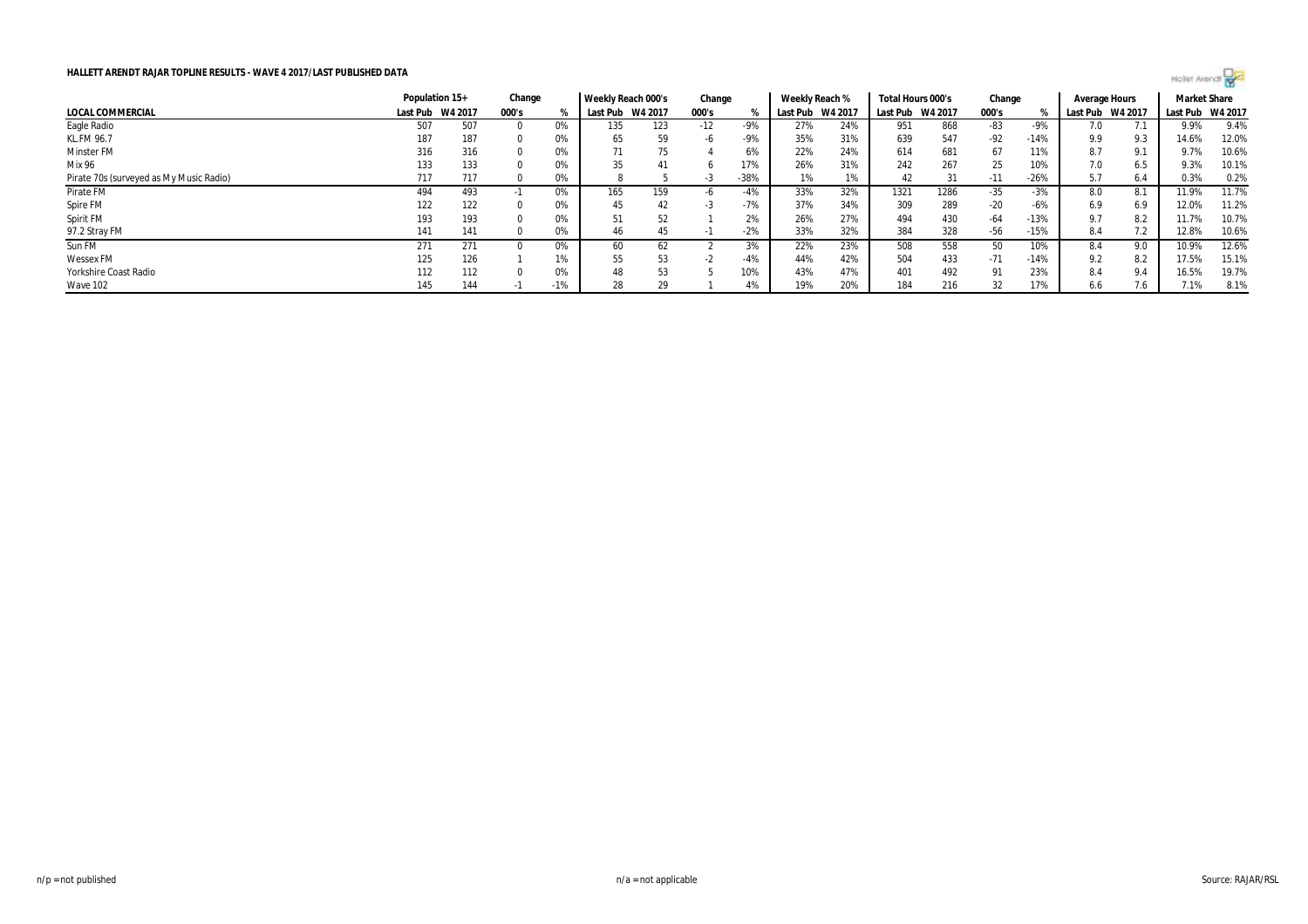| Hollet Arendt |  |
|---------------|--|
|               |  |
|               |  |

| Last Pub W4 2017<br>000's<br>Last Pub W4 2017<br>Last Pub<br>W4 2017<br>000's<br>Last Pub<br>W4 2017<br>000's<br>Last Pub W4 2017<br>Last Pub<br>W4 2017<br>%<br>%<br>%<br>7.0%<br>44128<br>59041<br>4579<br>44128<br>0%<br>6212<br>6297<br>85<br>1%<br>14%<br>14%<br>54462<br>8%<br>9.4<br>$\Omega$<br>8.8<br>6.4%<br>4%<br>14%<br>831<br>$-93$<br>7.1<br>5.4%<br>828<br>829<br>$\mathbf{1}$<br>0%<br>112<br>116<br>$\overline{4}$<br>13%<br>924<br>$-10%$<br>8.3<br>6.0%<br>836<br>4.3%<br>919<br>918<br>$-1$<br>0%<br>113<br>113<br>$\mathbf 0$<br>0%<br>12%<br>12%<br>945<br>$-109$<br>$-12%$<br>8.4<br>7.4<br>4.8%<br>$-20$<br>15%<br>12%<br>895<br>$-1%$<br>8.1<br>9.9<br>5.6%<br>763<br>763<br>$\Omega$<br>0%<br>111<br>91<br>$-18%$<br>901<br>$-6$<br>5.9%<br>$-22$<br>1382<br>12.8<br>12.9%<br>468<br>468<br>$\mathbf 0$<br>0%<br>130<br>108<br>$-17%$<br>28%<br>23%<br>1644<br>$-262$<br>$-16%$<br>12.6<br>15.9%<br>5.5%<br>717<br>84<br>96<br>12<br>14%<br>12%<br>13%<br>555<br>669<br>114<br>21%<br>7.0<br>4.6%<br>716<br>$\mathbf{1}$<br>0%<br>6.6<br>$-8$<br>25%<br>14.1%<br>404<br>405<br>$\mathbf{1}$<br>0%<br>108<br>100<br>$-7%$<br>27%<br>1034<br>1141<br>107<br>10%<br>9.6<br>11.4<br>11.9%<br>9.1%<br>662<br>22%<br>19%<br>$-84$<br>$-6%$<br>663<br>0%<br>126<br>$-18$<br>$-13%$<br>1451<br>1367<br>10.1<br>10.9<br>10.4%<br>$\mathbf{1}$<br>144<br>9.4%<br>995<br>995<br>199<br>193<br>$-3%$<br>20%<br>19%<br>2124<br>115<br>10.1<br>$\mathbf 0$<br>0%<br>$-6$<br>2009<br>6%<br>11.0<br>9.0%<br>1324<br>$\Omega$<br>192<br>21<br>12%<br>14%<br>2168<br>57<br>7.3%<br>1324<br>0%<br>171<br>13%<br>2111<br>3%<br>12.4<br>11.3<br>7.1%<br>7.8%<br>92<br>19<br>281<br>513<br>513<br>$\mathbf 0$<br>0%<br>73<br>26%<br>14%<br>18%<br>666<br>947<br>42%<br>9.1<br>10.3<br>5.4%<br>513<br>514<br>120<br>23%<br>1218<br>272<br>29%<br>10.2<br>9.5%<br>11.3%<br>$\mathbf{1}$<br>0%<br>121<br>$-1$<br>$-1%$<br>24%<br>946<br>7.8<br>$-9$<br>10.3%<br>764<br>764<br>$\Omega$<br>0%<br>176<br>167<br>$-5%$<br>23%<br>22%<br>2000<br>1692<br>$-308$<br>$-15%$<br>11.4<br>10.1<br>11.0%<br>6.2%<br>1507<br>1507<br>$\Omega$<br>0%<br>186<br>197<br>11<br>6%<br>12%<br>13%<br>1748<br>2009<br>261<br>15%<br>9.4<br>10.3<br>5.5%<br>$\Omega$<br>0%<br>$-30$<br>12%<br>1597<br>$-365$<br>$-19%$<br>10.9<br>7.6%<br>1192<br>1192<br>176<br>146<br>$-17%$<br>15%<br>1962<br>11.1<br>9.4%<br>4.8%<br>176<br>11%<br>7.2<br>4.5%<br>1657<br>1657<br>0%<br>180<br>$-2%$<br>11%<br>1289<br>1402<br>113<br>9%<br>8.0<br>$\mathbf 0$<br>$-4$<br>5.3%<br>863<br>863<br>$\mathbf 0$<br>147<br>148<br>$\overline{1}$<br>1%<br>17%<br>17%<br>1070<br>1003<br>$-67$<br>7.3<br>6.8<br>6.1%<br>0%<br>$-6%$<br>557<br>4.5%<br>561<br>560<br>$-1$<br>86<br>70<br>$-16$<br>$-19%$<br>15%<br>12%<br>$-531$<br>-49%<br>12.7<br>8.0<br>9.3%<br>0%<br>1088<br>$\overline{2}$<br>574<br>1557<br>5.8<br>2.0%<br>12181<br>12183<br>0%<br>454<br>120<br>26%<br>4%<br>5%<br>2650<br>4207<br>59%<br>7.3<br>1.3%<br>9.9<br>5.2%<br>2250<br>2250<br>$\Omega$<br>0%<br>199<br>192<br>$-7$<br>$-4%$<br>9%<br>9%<br>1897<br>170<br>8.7<br><b>BBC Radio Manchester</b><br>1727<br>10%<br>4.8%<br>9.8%<br>296<br>$-22$<br>3975<br>3331<br>12.5<br><b>BBC Radio Merseyside</b><br>1685<br>1685<br>$\bf{0}$<br>318<br>$-7%$<br>19%<br>18%<br>$-644$<br>$-16%$<br>11.3<br>11.4%<br>0%<br>1452<br>$\Omega$<br>257<br>1457<br>5.7<br>6.7%<br>1452<br>0%<br>269<br>$-12$<br>$-4%$<br>19%<br>18%<br>1603<br>$-146$<br>$-9%$<br>6.0<br>7.4%<br>187<br>11.2%<br>789<br>790<br>0%<br>192<br>191<br>$-1$<br>$-1%$<br>24%<br>24%<br>2047<br>2234<br>9%<br>10.6<br>11.7<br>10.5%<br>$\mathbf{1}$<br>7.0%<br>502<br>$\mathbf 0$<br>76<br>72<br>$-4$<br>15%<br>734<br>$-32$<br>$-4%$<br><b>BBC Radio Northampton</b><br>502<br>0%<br>$-5%$<br>14%<br>766<br>10.1<br>10.2<br>7.0%<br>$-2$<br>$-1%$<br>18%<br>402<br>9.0%<br>818<br>818<br>$\Omega$<br>0%<br>151<br>149<br>18%<br>1099<br>1501<br>37%<br>7.3<br>10.1<br>6.9%<br>544<br>$\overline{77}$<br>551<br>5.2%<br>544<br>$\Omega$<br>0%<br>79<br>$-2$<br>$-3%$<br>15%<br>628<br>$-77$<br>7.9<br>7.2<br>6.0%<br>14%<br>$-12%$<br>6.8%<br>$\Omega$<br>0%<br>267<br>30%<br>16%<br>20%<br>45<br>3%<br>8.2<br>6.5<br>6.3%<br>1314<br>1314<br>206<br>61<br>1698<br>1743<br>$-5$<br>404<br>95<br>$-5%$<br>25%<br>23%<br>854<br>613<br>$-241$<br>$-28%$<br>8.5<br>6.5<br>10.3%<br>7.4%<br>403<br>0%<br>100<br>$\mathbf{1}$<br>12<br>15%<br>7.2%<br>1809<br>1809<br>$\Omega$<br>252<br>264<br>5%<br>14%<br>2553<br>2723<br>170<br>7%<br>10.1<br>10.3<br>0%<br>6.7%<br>$\Omega$<br>55<br>52<br>$-3$<br>7.5<br>4.0%<br>457<br>0%<br>$-5%$<br>359<br>392<br>33<br>9%<br><b>BBC</b> Somerset<br>457<br>12%<br>11%<br>6.5<br>3.7%<br>23%<br>1209<br>1563<br>354<br>10.6%<br>619<br>618<br>$-1$<br>0%<br>136<br>144<br>8<br>6%<br>22%<br>29%<br>8.9<br>10.9<br>8.2%<br>7.8%<br>546<br>547<br>92<br>92<br>$\mathbf 0$<br>0%<br>17%<br>17%<br>179<br>$\mathbf{1}$<br>0%<br>788<br>967<br>23%<br>8.6<br>10.5<br>6.4%<br>527<br>4.6%<br>2617<br>284<br>268<br>$-6%$<br>11%<br>10%<br>1911<br>2438<br>28%<br>9.1<br>3.6%<br><b>BBC Sussex and BBC Surrey</b><br>2616<br>$\mathbf{1}$<br>0%<br>$-16$<br>6.7<br>5.5<br>792<br>$\mathbf 0$<br>122<br>107<br>$-15$<br>13%<br>587<br>$-83$<br>$-12%$<br>5.5<br>4.2%<br><b>BBC Radio Tees</b><br>792<br>0%<br>$-12%$<br>15%<br>670<br>4.9%<br>$-5$<br>5.0%<br><b>BBC Three Counties Radio</b><br>1393<br>1393<br>$\Omega$<br>0%<br>160<br>155<br>$-3%$<br>11%<br>11%<br>945<br>1296<br>351<br>37%<br>5.9<br>8.3<br>3.6%<br>$-569$<br>4.8%<br>2401<br>213<br>197<br>$-16$<br>$-8%$<br>8%<br>2456<br>1887<br>$-23%$<br>11.5<br>9.6<br>5.9%<br><b>BBC WM 95.6</b><br>2401<br>$\bf{0}$<br>0%<br>9%<br><b>BBC Radio Wiltshire/Swindon</b><br>585<br>69<br>13%<br>12%<br>428<br>$-137$<br>3.4%<br>586<br>$\mathbf{1}$<br>0%<br>76<br>$-7$<br>$-9%$<br>565<br>$-24%$<br>7.5<br>6.2<br>4.3%<br>24<br>892<br>8.2<br>7.5%<br><b>BBC Radio York</b><br>538<br>539<br>0%<br>85<br>109<br>28%<br>16%<br>20%<br>533<br>359<br>67%<br>6.3<br>5.0%<br>$\mathbf{1}$<br>18<br>178<br>9.8<br>17.5%<br><b>BBC Radio Guernsey</b><br>53<br>52<br>$-1$<br>$-2%$<br>19<br>$-1$<br>$-5%$<br>36%<br>35%<br>187<br>$-9$<br>$-5%$<br>9.9<br>18.0%<br><b>BBC Radio Jersey</b><br>16.9%<br>88<br>88<br>$\mathbf 0$<br>0%<br>29<br>28<br>-3%<br>33%<br>32%<br>307<br>309<br>1%<br>10.7<br>17.8%<br>$-1$<br>$\overline{2}$<br>11.1<br>839<br>207<br>6.5%<br><b>BBC Radio Scotland</b><br>4541<br>4541<br>870<br>$-31$<br>19%<br>18%<br>5182<br>5389<br>4%<br>$\Omega$<br>0%<br>$-4%$<br>6.0<br>6.4<br>6.4%<br><b>BBC Radio Ulster</b><br>536<br>36%<br>5257<br>9.8<br>20.9%<br>19.5%<br>1505<br>1505<br>$\Omega$<br>0%<br>572<br>$-36$<br>-6%<br>38%<br>6205<br>$-948$<br>$-15%$<br>10.9<br><b>BBC Radio Wales</b><br>2598<br>2597<br>335<br>$-7%$<br>13%<br>2883<br>2810<br>8.0<br>8.4<br>5.4%<br>$-1$<br>0%<br>361<br>$-26$<br>14%<br>$-73$<br>$-3%$<br>5.4% |                                      | Population 15+ | Change | Weekly Reach 000's | Change | Weekly Reach % | Total Hours 000's | Change | <b>Average Hours</b> | <b>Market Share</b> |  |
|--------------------------------------------------------------------------------------------------------------------------------------------------------------------------------------------------------------------------------------------------------------------------------------------------------------------------------------------------------------------------------------------------------------------------------------------------------------------------------------------------------------------------------------------------------------------------------------------------------------------------------------------------------------------------------------------------------------------------------------------------------------------------------------------------------------------------------------------------------------------------------------------------------------------------------------------------------------------------------------------------------------------------------------------------------------------------------------------------------------------------------------------------------------------------------------------------------------------------------------------------------------------------------------------------------------------------------------------------------------------------------------------------------------------------------------------------------------------------------------------------------------------------------------------------------------------------------------------------------------------------------------------------------------------------------------------------------------------------------------------------------------------------------------------------------------------------------------------------------------------------------------------------------------------------------------------------------------------------------------------------------------------------------------------------------------------------------------------------------------------------------------------------------------------------------------------------------------------------------------------------------------------------------------------------------------------------------------------------------------------------------------------------------------------------------------------------------------------------------------------------------------------------------------------------------------------------------------------------------------------------------------------------------------------------------------------------------------------------------------------------------------------------------------------------------------------------------------------------------------------------------------------------------------------------------------------------------------------------------------------------------------------------------------------------------------------------------------------------------------------------------------------------------------------------------------------------------------------------------------------------------------------------------------------------------------------------------------------------------------------------------------------------------------------------------------------------------------------------------------------------------------------------------------------------------------------------------------------------------------------------------------------------------------------------------------------------------------------------------------------------------------------------------------------------------------------------------------------------------------------------------------------------------------------------------------------------------------------------------------------------------------------------------------------------------------------------------------------------------------------------------------------------------------------------------------------------------------------------------------------------------------------------------------------------------------------------------------------------------------------------------------------------------------------------------------------------------------------------------------------------------------------------------------------------------------------------------------------------------------------------------------------------------------------------------------------------------------------------------------------------------------------------------------------------------------------------------------------------------------------------------------------------------------------------------------------------------------------------------------------------------------------------------------------------------------------------------------------------------------------------------------------------------------------------------------------------------------------------------------------------------------------------------------------------------------------------------------------------------------------------------------------------------------------------------------------------------------------------------------------------------------------------------------------------------------------------------------------------------------------------------------------------------------------------------------------------------------------------------------------------------------------------------------------------------------------------------------------------------------------------------------------------------------------------------------------------------------------------------------------------------------------------------------------------------------------------------------------------------------------------------------------------------------------------------------------------------------------------------------------------------------------------------------------------------------------------------------------------------------------------------------------------------------------------------------------------------------------------------------------------------------------------------------------------------------------------------------------------------------------------------------------------------------------------------------------------------------------------------------------------------------------------------------------------------------------------------------------------------------------------------------------------------------------------------------------------------------|--------------------------------------|----------------|--------|--------------------|--------|----------------|-------------------|--------|----------------------|---------------------|--|
|                                                                                                                                                                                                                                                                                                                                                                                                                                                                                                                                                                                                                                                                                                                                                                                                                                                                                                                                                                                                                                                                                                                                                                                                                                                                                                                                                                                                                                                                                                                                                                                                                                                                                                                                                                                                                                                                                                                                                                                                                                                                                                                                                                                                                                                                                                                                                                                                                                                                                                                                                                                                                                                                                                                                                                                                                                                                                                                                                                                                                                                                                                                                                                                                                                                                                                                                                                                                                                                                                                                                                                                                                                                                                                                                                                                                                                                                                                                                                                                                                                                                                                                                                                                                                                                                                                                                                                                                                                                                                                                                                                                                                                                                                                                                                                                                                                                                                                                                                                                                                                                                                                                                                                                                                                                                                                                                                                                                                                                                                                                                                                                                                                                                                                                                                                                                                                                                                                                                                                                                                                                                                                                                                                                                                                                                                                                                                                                                                                                                                                                                                                                                                                                                                                                                                                                                                                                                                                                                                              | <b>LOCAL COMMERCIAL</b>              |                |        |                    |        |                |                   |        |                      |                     |  |
|                                                                                                                                                                                                                                                                                                                                                                                                                                                                                                                                                                                                                                                                                                                                                                                                                                                                                                                                                                                                                                                                                                                                                                                                                                                                                                                                                                                                                                                                                                                                                                                                                                                                                                                                                                                                                                                                                                                                                                                                                                                                                                                                                                                                                                                                                                                                                                                                                                                                                                                                                                                                                                                                                                                                                                                                                                                                                                                                                                                                                                                                                                                                                                                                                                                                                                                                                                                                                                                                                                                                                                                                                                                                                                                                                                                                                                                                                                                                                                                                                                                                                                                                                                                                                                                                                                                                                                                                                                                                                                                                                                                                                                                                                                                                                                                                                                                                                                                                                                                                                                                                                                                                                                                                                                                                                                                                                                                                                                                                                                                                                                                                                                                                                                                                                                                                                                                                                                                                                                                                                                                                                                                                                                                                                                                                                                                                                                                                                                                                                                                                                                                                                                                                                                                                                                                                                                                                                                                                                              | <b>BBC Local Radio in England</b>    |                |        |                    |        |                |                   |        |                      |                     |  |
|                                                                                                                                                                                                                                                                                                                                                                                                                                                                                                                                                                                                                                                                                                                                                                                                                                                                                                                                                                                                                                                                                                                                                                                                                                                                                                                                                                                                                                                                                                                                                                                                                                                                                                                                                                                                                                                                                                                                                                                                                                                                                                                                                                                                                                                                                                                                                                                                                                                                                                                                                                                                                                                                                                                                                                                                                                                                                                                                                                                                                                                                                                                                                                                                                                                                                                                                                                                                                                                                                                                                                                                                                                                                                                                                                                                                                                                                                                                                                                                                                                                                                                                                                                                                                                                                                                                                                                                                                                                                                                                                                                                                                                                                                                                                                                                                                                                                                                                                                                                                                                                                                                                                                                                                                                                                                                                                                                                                                                                                                                                                                                                                                                                                                                                                                                                                                                                                                                                                                                                                                                                                                                                                                                                                                                                                                                                                                                                                                                                                                                                                                                                                                                                                                                                                                                                                                                                                                                                                                              | <b>BBC Radio Berkshire</b>           |                |        |                    |        |                |                   |        |                      |                     |  |
|                                                                                                                                                                                                                                                                                                                                                                                                                                                                                                                                                                                                                                                                                                                                                                                                                                                                                                                                                                                                                                                                                                                                                                                                                                                                                                                                                                                                                                                                                                                                                                                                                                                                                                                                                                                                                                                                                                                                                                                                                                                                                                                                                                                                                                                                                                                                                                                                                                                                                                                                                                                                                                                                                                                                                                                                                                                                                                                                                                                                                                                                                                                                                                                                                                                                                                                                                                                                                                                                                                                                                                                                                                                                                                                                                                                                                                                                                                                                                                                                                                                                                                                                                                                                                                                                                                                                                                                                                                                                                                                                                                                                                                                                                                                                                                                                                                                                                                                                                                                                                                                                                                                                                                                                                                                                                                                                                                                                                                                                                                                                                                                                                                                                                                                                                                                                                                                                                                                                                                                                                                                                                                                                                                                                                                                                                                                                                                                                                                                                                                                                                                                                                                                                                                                                                                                                                                                                                                                                                              | <b>BBC Radio Bristol</b>             |                |        |                    |        |                |                   |        |                      |                     |  |
|                                                                                                                                                                                                                                                                                                                                                                                                                                                                                                                                                                                                                                                                                                                                                                                                                                                                                                                                                                                                                                                                                                                                                                                                                                                                                                                                                                                                                                                                                                                                                                                                                                                                                                                                                                                                                                                                                                                                                                                                                                                                                                                                                                                                                                                                                                                                                                                                                                                                                                                                                                                                                                                                                                                                                                                                                                                                                                                                                                                                                                                                                                                                                                                                                                                                                                                                                                                                                                                                                                                                                                                                                                                                                                                                                                                                                                                                                                                                                                                                                                                                                                                                                                                                                                                                                                                                                                                                                                                                                                                                                                                                                                                                                                                                                                                                                                                                                                                                                                                                                                                                                                                                                                                                                                                                                                                                                                                                                                                                                                                                                                                                                                                                                                                                                                                                                                                                                                                                                                                                                                                                                                                                                                                                                                                                                                                                                                                                                                                                                                                                                                                                                                                                                                                                                                                                                                                                                                                                                              | <b>BBC Radio Cambridgeshire</b>      |                |        |                    |        |                |                   |        |                      |                     |  |
|                                                                                                                                                                                                                                                                                                                                                                                                                                                                                                                                                                                                                                                                                                                                                                                                                                                                                                                                                                                                                                                                                                                                                                                                                                                                                                                                                                                                                                                                                                                                                                                                                                                                                                                                                                                                                                                                                                                                                                                                                                                                                                                                                                                                                                                                                                                                                                                                                                                                                                                                                                                                                                                                                                                                                                                                                                                                                                                                                                                                                                                                                                                                                                                                                                                                                                                                                                                                                                                                                                                                                                                                                                                                                                                                                                                                                                                                                                                                                                                                                                                                                                                                                                                                                                                                                                                                                                                                                                                                                                                                                                                                                                                                                                                                                                                                                                                                                                                                                                                                                                                                                                                                                                                                                                                                                                                                                                                                                                                                                                                                                                                                                                                                                                                                                                                                                                                                                                                                                                                                                                                                                                                                                                                                                                                                                                                                                                                                                                                                                                                                                                                                                                                                                                                                                                                                                                                                                                                                                              | <b>BBC Radio Cornwall</b>            |                |        |                    |        |                |                   |        |                      |                     |  |
|                                                                                                                                                                                                                                                                                                                                                                                                                                                                                                                                                                                                                                                                                                                                                                                                                                                                                                                                                                                                                                                                                                                                                                                                                                                                                                                                                                                                                                                                                                                                                                                                                                                                                                                                                                                                                                                                                                                                                                                                                                                                                                                                                                                                                                                                                                                                                                                                                                                                                                                                                                                                                                                                                                                                                                                                                                                                                                                                                                                                                                                                                                                                                                                                                                                                                                                                                                                                                                                                                                                                                                                                                                                                                                                                                                                                                                                                                                                                                                                                                                                                                                                                                                                                                                                                                                                                                                                                                                                                                                                                                                                                                                                                                                                                                                                                                                                                                                                                                                                                                                                                                                                                                                                                                                                                                                                                                                                                                                                                                                                                                                                                                                                                                                                                                                                                                                                                                                                                                                                                                                                                                                                                                                                                                                                                                                                                                                                                                                                                                                                                                                                                                                                                                                                                                                                                                                                                                                                                                              | <b>BBC Coventry and Warwickshire</b> |                |        |                    |        |                |                   |        |                      |                     |  |
|                                                                                                                                                                                                                                                                                                                                                                                                                                                                                                                                                                                                                                                                                                                                                                                                                                                                                                                                                                                                                                                                                                                                                                                                                                                                                                                                                                                                                                                                                                                                                                                                                                                                                                                                                                                                                                                                                                                                                                                                                                                                                                                                                                                                                                                                                                                                                                                                                                                                                                                                                                                                                                                                                                                                                                                                                                                                                                                                                                                                                                                                                                                                                                                                                                                                                                                                                                                                                                                                                                                                                                                                                                                                                                                                                                                                                                                                                                                                                                                                                                                                                                                                                                                                                                                                                                                                                                                                                                                                                                                                                                                                                                                                                                                                                                                                                                                                                                                                                                                                                                                                                                                                                                                                                                                                                                                                                                                                                                                                                                                                                                                                                                                                                                                                                                                                                                                                                                                                                                                                                                                                                                                                                                                                                                                                                                                                                                                                                                                                                                                                                                                                                                                                                                                                                                                                                                                                                                                                                              | <b>BBC Radio Cumbria</b>             |                |        |                    |        |                |                   |        |                      |                     |  |
|                                                                                                                                                                                                                                                                                                                                                                                                                                                                                                                                                                                                                                                                                                                                                                                                                                                                                                                                                                                                                                                                                                                                                                                                                                                                                                                                                                                                                                                                                                                                                                                                                                                                                                                                                                                                                                                                                                                                                                                                                                                                                                                                                                                                                                                                                                                                                                                                                                                                                                                                                                                                                                                                                                                                                                                                                                                                                                                                                                                                                                                                                                                                                                                                                                                                                                                                                                                                                                                                                                                                                                                                                                                                                                                                                                                                                                                                                                                                                                                                                                                                                                                                                                                                                                                                                                                                                                                                                                                                                                                                                                                                                                                                                                                                                                                                                                                                                                                                                                                                                                                                                                                                                                                                                                                                                                                                                                                                                                                                                                                                                                                                                                                                                                                                                                                                                                                                                                                                                                                                                                                                                                                                                                                                                                                                                                                                                                                                                                                                                                                                                                                                                                                                                                                                                                                                                                                                                                                                                              | <b>BBC Radio Derby</b>               |                |        |                    |        |                |                   |        |                      |                     |  |
|                                                                                                                                                                                                                                                                                                                                                                                                                                                                                                                                                                                                                                                                                                                                                                                                                                                                                                                                                                                                                                                                                                                                                                                                                                                                                                                                                                                                                                                                                                                                                                                                                                                                                                                                                                                                                                                                                                                                                                                                                                                                                                                                                                                                                                                                                                                                                                                                                                                                                                                                                                                                                                                                                                                                                                                                                                                                                                                                                                                                                                                                                                                                                                                                                                                                                                                                                                                                                                                                                                                                                                                                                                                                                                                                                                                                                                                                                                                                                                                                                                                                                                                                                                                                                                                                                                                                                                                                                                                                                                                                                                                                                                                                                                                                                                                                                                                                                                                                                                                                                                                                                                                                                                                                                                                                                                                                                                                                                                                                                                                                                                                                                                                                                                                                                                                                                                                                                                                                                                                                                                                                                                                                                                                                                                                                                                                                                                                                                                                                                                                                                                                                                                                                                                                                                                                                                                                                                                                                                              | <b>BBC Radio Devon</b>               |                |        |                    |        |                |                   |        |                      |                     |  |
|                                                                                                                                                                                                                                                                                                                                                                                                                                                                                                                                                                                                                                                                                                                                                                                                                                                                                                                                                                                                                                                                                                                                                                                                                                                                                                                                                                                                                                                                                                                                                                                                                                                                                                                                                                                                                                                                                                                                                                                                                                                                                                                                                                                                                                                                                                                                                                                                                                                                                                                                                                                                                                                                                                                                                                                                                                                                                                                                                                                                                                                                                                                                                                                                                                                                                                                                                                                                                                                                                                                                                                                                                                                                                                                                                                                                                                                                                                                                                                                                                                                                                                                                                                                                                                                                                                                                                                                                                                                                                                                                                                                                                                                                                                                                                                                                                                                                                                                                                                                                                                                                                                                                                                                                                                                                                                                                                                                                                                                                                                                                                                                                                                                                                                                                                                                                                                                                                                                                                                                                                                                                                                                                                                                                                                                                                                                                                                                                                                                                                                                                                                                                                                                                                                                                                                                                                                                                                                                                                              | <b>BBC</b> Essex                     |                |        |                    |        |                |                   |        |                      |                     |  |
|                                                                                                                                                                                                                                                                                                                                                                                                                                                                                                                                                                                                                                                                                                                                                                                                                                                                                                                                                                                                                                                                                                                                                                                                                                                                                                                                                                                                                                                                                                                                                                                                                                                                                                                                                                                                                                                                                                                                                                                                                                                                                                                                                                                                                                                                                                                                                                                                                                                                                                                                                                                                                                                                                                                                                                                                                                                                                                                                                                                                                                                                                                                                                                                                                                                                                                                                                                                                                                                                                                                                                                                                                                                                                                                                                                                                                                                                                                                                                                                                                                                                                                                                                                                                                                                                                                                                                                                                                                                                                                                                                                                                                                                                                                                                                                                                                                                                                                                                                                                                                                                                                                                                                                                                                                                                                                                                                                                                                                                                                                                                                                                                                                                                                                                                                                                                                                                                                                                                                                                                                                                                                                                                                                                                                                                                                                                                                                                                                                                                                                                                                                                                                                                                                                                                                                                                                                                                                                                                                              | <b>BBC Radio Gloucestershire</b>     |                |        |                    |        |                |                   |        |                      |                     |  |
|                                                                                                                                                                                                                                                                                                                                                                                                                                                                                                                                                                                                                                                                                                                                                                                                                                                                                                                                                                                                                                                                                                                                                                                                                                                                                                                                                                                                                                                                                                                                                                                                                                                                                                                                                                                                                                                                                                                                                                                                                                                                                                                                                                                                                                                                                                                                                                                                                                                                                                                                                                                                                                                                                                                                                                                                                                                                                                                                                                                                                                                                                                                                                                                                                                                                                                                                                                                                                                                                                                                                                                                                                                                                                                                                                                                                                                                                                                                                                                                                                                                                                                                                                                                                                                                                                                                                                                                                                                                                                                                                                                                                                                                                                                                                                                                                                                                                                                                                                                                                                                                                                                                                                                                                                                                                                                                                                                                                                                                                                                                                                                                                                                                                                                                                                                                                                                                                                                                                                                                                                                                                                                                                                                                                                                                                                                                                                                                                                                                                                                                                                                                                                                                                                                                                                                                                                                                                                                                                                              | <b>BBC Hereford &amp; Worcester</b>  |                |        |                    |        |                |                   |        |                      |                     |  |
|                                                                                                                                                                                                                                                                                                                                                                                                                                                                                                                                                                                                                                                                                                                                                                                                                                                                                                                                                                                                                                                                                                                                                                                                                                                                                                                                                                                                                                                                                                                                                                                                                                                                                                                                                                                                                                                                                                                                                                                                                                                                                                                                                                                                                                                                                                                                                                                                                                                                                                                                                                                                                                                                                                                                                                                                                                                                                                                                                                                                                                                                                                                                                                                                                                                                                                                                                                                                                                                                                                                                                                                                                                                                                                                                                                                                                                                                                                                                                                                                                                                                                                                                                                                                                                                                                                                                                                                                                                                                                                                                                                                                                                                                                                                                                                                                                                                                                                                                                                                                                                                                                                                                                                                                                                                                                                                                                                                                                                                                                                                                                                                                                                                                                                                                                                                                                                                                                                                                                                                                                                                                                                                                                                                                                                                                                                                                                                                                                                                                                                                                                                                                                                                                                                                                                                                                                                                                                                                                                              | <b>BBC Radio Humberside</b>          |                |        |                    |        |                |                   |        |                      |                     |  |
|                                                                                                                                                                                                                                                                                                                                                                                                                                                                                                                                                                                                                                                                                                                                                                                                                                                                                                                                                                                                                                                                                                                                                                                                                                                                                                                                                                                                                                                                                                                                                                                                                                                                                                                                                                                                                                                                                                                                                                                                                                                                                                                                                                                                                                                                                                                                                                                                                                                                                                                                                                                                                                                                                                                                                                                                                                                                                                                                                                                                                                                                                                                                                                                                                                                                                                                                                                                                                                                                                                                                                                                                                                                                                                                                                                                                                                                                                                                                                                                                                                                                                                                                                                                                                                                                                                                                                                                                                                                                                                                                                                                                                                                                                                                                                                                                                                                                                                                                                                                                                                                                                                                                                                                                                                                                                                                                                                                                                                                                                                                                                                                                                                                                                                                                                                                                                                                                                                                                                                                                                                                                                                                                                                                                                                                                                                                                                                                                                                                                                                                                                                                                                                                                                                                                                                                                                                                                                                                                                              | <b>BBC Radio Kent</b>                |                |        |                    |        |                |                   |        |                      |                     |  |
|                                                                                                                                                                                                                                                                                                                                                                                                                                                                                                                                                                                                                                                                                                                                                                                                                                                                                                                                                                                                                                                                                                                                                                                                                                                                                                                                                                                                                                                                                                                                                                                                                                                                                                                                                                                                                                                                                                                                                                                                                                                                                                                                                                                                                                                                                                                                                                                                                                                                                                                                                                                                                                                                                                                                                                                                                                                                                                                                                                                                                                                                                                                                                                                                                                                                                                                                                                                                                                                                                                                                                                                                                                                                                                                                                                                                                                                                                                                                                                                                                                                                                                                                                                                                                                                                                                                                                                                                                                                                                                                                                                                                                                                                                                                                                                                                                                                                                                                                                                                                                                                                                                                                                                                                                                                                                                                                                                                                                                                                                                                                                                                                                                                                                                                                                                                                                                                                                                                                                                                                                                                                                                                                                                                                                                                                                                                                                                                                                                                                                                                                                                                                                                                                                                                                                                                                                                                                                                                                                              | <b>BBC Radio Lancashire</b>          |                |        |                    |        |                |                   |        |                      |                     |  |
|                                                                                                                                                                                                                                                                                                                                                                                                                                                                                                                                                                                                                                                                                                                                                                                                                                                                                                                                                                                                                                                                                                                                                                                                                                                                                                                                                                                                                                                                                                                                                                                                                                                                                                                                                                                                                                                                                                                                                                                                                                                                                                                                                                                                                                                                                                                                                                                                                                                                                                                                                                                                                                                                                                                                                                                                                                                                                                                                                                                                                                                                                                                                                                                                                                                                                                                                                                                                                                                                                                                                                                                                                                                                                                                                                                                                                                                                                                                                                                                                                                                                                                                                                                                                                                                                                                                                                                                                                                                                                                                                                                                                                                                                                                                                                                                                                                                                                                                                                                                                                                                                                                                                                                                                                                                                                                                                                                                                                                                                                                                                                                                                                                                                                                                                                                                                                                                                                                                                                                                                                                                                                                                                                                                                                                                                                                                                                                                                                                                                                                                                                                                                                                                                                                                                                                                                                                                                                                                                                              | <b>BBC Radio Leeds</b>               |                |        |                    |        |                |                   |        |                      |                     |  |
|                                                                                                                                                                                                                                                                                                                                                                                                                                                                                                                                                                                                                                                                                                                                                                                                                                                                                                                                                                                                                                                                                                                                                                                                                                                                                                                                                                                                                                                                                                                                                                                                                                                                                                                                                                                                                                                                                                                                                                                                                                                                                                                                                                                                                                                                                                                                                                                                                                                                                                                                                                                                                                                                                                                                                                                                                                                                                                                                                                                                                                                                                                                                                                                                                                                                                                                                                                                                                                                                                                                                                                                                                                                                                                                                                                                                                                                                                                                                                                                                                                                                                                                                                                                                                                                                                                                                                                                                                                                                                                                                                                                                                                                                                                                                                                                                                                                                                                                                                                                                                                                                                                                                                                                                                                                                                                                                                                                                                                                                                                                                                                                                                                                                                                                                                                                                                                                                                                                                                                                                                                                                                                                                                                                                                                                                                                                                                                                                                                                                                                                                                                                                                                                                                                                                                                                                                                                                                                                                                              | <b>BBC Radio Leicester</b>           |                |        |                    |        |                |                   |        |                      |                     |  |
|                                                                                                                                                                                                                                                                                                                                                                                                                                                                                                                                                                                                                                                                                                                                                                                                                                                                                                                                                                                                                                                                                                                                                                                                                                                                                                                                                                                                                                                                                                                                                                                                                                                                                                                                                                                                                                                                                                                                                                                                                                                                                                                                                                                                                                                                                                                                                                                                                                                                                                                                                                                                                                                                                                                                                                                                                                                                                                                                                                                                                                                                                                                                                                                                                                                                                                                                                                                                                                                                                                                                                                                                                                                                                                                                                                                                                                                                                                                                                                                                                                                                                                                                                                                                                                                                                                                                                                                                                                                                                                                                                                                                                                                                                                                                                                                                                                                                                                                                                                                                                                                                                                                                                                                                                                                                                                                                                                                                                                                                                                                                                                                                                                                                                                                                                                                                                                                                                                                                                                                                                                                                                                                                                                                                                                                                                                                                                                                                                                                                                                                                                                                                                                                                                                                                                                                                                                                                                                                                                              | <b>BBC Radio Lincolnshire</b>        |                |        |                    |        |                |                   |        |                      |                     |  |
|                                                                                                                                                                                                                                                                                                                                                                                                                                                                                                                                                                                                                                                                                                                                                                                                                                                                                                                                                                                                                                                                                                                                                                                                                                                                                                                                                                                                                                                                                                                                                                                                                                                                                                                                                                                                                                                                                                                                                                                                                                                                                                                                                                                                                                                                                                                                                                                                                                                                                                                                                                                                                                                                                                                                                                                                                                                                                                                                                                                                                                                                                                                                                                                                                                                                                                                                                                                                                                                                                                                                                                                                                                                                                                                                                                                                                                                                                                                                                                                                                                                                                                                                                                                                                                                                                                                                                                                                                                                                                                                                                                                                                                                                                                                                                                                                                                                                                                                                                                                                                                                                                                                                                                                                                                                                                                                                                                                                                                                                                                                                                                                                                                                                                                                                                                                                                                                                                                                                                                                                                                                                                                                                                                                                                                                                                                                                                                                                                                                                                                                                                                                                                                                                                                                                                                                                                                                                                                                                                              | <b>BBC Radio London</b>              |                |        |                    |        |                |                   |        |                      |                     |  |
|                                                                                                                                                                                                                                                                                                                                                                                                                                                                                                                                                                                                                                                                                                                                                                                                                                                                                                                                                                                                                                                                                                                                                                                                                                                                                                                                                                                                                                                                                                                                                                                                                                                                                                                                                                                                                                                                                                                                                                                                                                                                                                                                                                                                                                                                                                                                                                                                                                                                                                                                                                                                                                                                                                                                                                                                                                                                                                                                                                                                                                                                                                                                                                                                                                                                                                                                                                                                                                                                                                                                                                                                                                                                                                                                                                                                                                                                                                                                                                                                                                                                                                                                                                                                                                                                                                                                                                                                                                                                                                                                                                                                                                                                                                                                                                                                                                                                                                                                                                                                                                                                                                                                                                                                                                                                                                                                                                                                                                                                                                                                                                                                                                                                                                                                                                                                                                                                                                                                                                                                                                                                                                                                                                                                                                                                                                                                                                                                                                                                                                                                                                                                                                                                                                                                                                                                                                                                                                                                                              |                                      |                |        |                    |        |                |                   |        |                      |                     |  |
|                                                                                                                                                                                                                                                                                                                                                                                                                                                                                                                                                                                                                                                                                                                                                                                                                                                                                                                                                                                                                                                                                                                                                                                                                                                                                                                                                                                                                                                                                                                                                                                                                                                                                                                                                                                                                                                                                                                                                                                                                                                                                                                                                                                                                                                                                                                                                                                                                                                                                                                                                                                                                                                                                                                                                                                                                                                                                                                                                                                                                                                                                                                                                                                                                                                                                                                                                                                                                                                                                                                                                                                                                                                                                                                                                                                                                                                                                                                                                                                                                                                                                                                                                                                                                                                                                                                                                                                                                                                                                                                                                                                                                                                                                                                                                                                                                                                                                                                                                                                                                                                                                                                                                                                                                                                                                                                                                                                                                                                                                                                                                                                                                                                                                                                                                                                                                                                                                                                                                                                                                                                                                                                                                                                                                                                                                                                                                                                                                                                                                                                                                                                                                                                                                                                                                                                                                                                                                                                                                              |                                      |                |        |                    |        |                |                   |        |                      |                     |  |
|                                                                                                                                                                                                                                                                                                                                                                                                                                                                                                                                                                                                                                                                                                                                                                                                                                                                                                                                                                                                                                                                                                                                                                                                                                                                                                                                                                                                                                                                                                                                                                                                                                                                                                                                                                                                                                                                                                                                                                                                                                                                                                                                                                                                                                                                                                                                                                                                                                                                                                                                                                                                                                                                                                                                                                                                                                                                                                                                                                                                                                                                                                                                                                                                                                                                                                                                                                                                                                                                                                                                                                                                                                                                                                                                                                                                                                                                                                                                                                                                                                                                                                                                                                                                                                                                                                                                                                                                                                                                                                                                                                                                                                                                                                                                                                                                                                                                                                                                                                                                                                                                                                                                                                                                                                                                                                                                                                                                                                                                                                                                                                                                                                                                                                                                                                                                                                                                                                                                                                                                                                                                                                                                                                                                                                                                                                                                                                                                                                                                                                                                                                                                                                                                                                                                                                                                                                                                                                                                                              | <b>BBC Radio Newcastle</b>           |                |        |                    |        |                |                   |        |                      |                     |  |
|                                                                                                                                                                                                                                                                                                                                                                                                                                                                                                                                                                                                                                                                                                                                                                                                                                                                                                                                                                                                                                                                                                                                                                                                                                                                                                                                                                                                                                                                                                                                                                                                                                                                                                                                                                                                                                                                                                                                                                                                                                                                                                                                                                                                                                                                                                                                                                                                                                                                                                                                                                                                                                                                                                                                                                                                                                                                                                                                                                                                                                                                                                                                                                                                                                                                                                                                                                                                                                                                                                                                                                                                                                                                                                                                                                                                                                                                                                                                                                                                                                                                                                                                                                                                                                                                                                                                                                                                                                                                                                                                                                                                                                                                                                                                                                                                                                                                                                                                                                                                                                                                                                                                                                                                                                                                                                                                                                                                                                                                                                                                                                                                                                                                                                                                                                                                                                                                                                                                                                                                                                                                                                                                                                                                                                                                                                                                                                                                                                                                                                                                                                                                                                                                                                                                                                                                                                                                                                                                                              | <b>BBC Radio Norfolk</b>             |                |        |                    |        |                |                   |        |                      |                     |  |
|                                                                                                                                                                                                                                                                                                                                                                                                                                                                                                                                                                                                                                                                                                                                                                                                                                                                                                                                                                                                                                                                                                                                                                                                                                                                                                                                                                                                                                                                                                                                                                                                                                                                                                                                                                                                                                                                                                                                                                                                                                                                                                                                                                                                                                                                                                                                                                                                                                                                                                                                                                                                                                                                                                                                                                                                                                                                                                                                                                                                                                                                                                                                                                                                                                                                                                                                                                                                                                                                                                                                                                                                                                                                                                                                                                                                                                                                                                                                                                                                                                                                                                                                                                                                                                                                                                                                                                                                                                                                                                                                                                                                                                                                                                                                                                                                                                                                                                                                                                                                                                                                                                                                                                                                                                                                                                                                                                                                                                                                                                                                                                                                                                                                                                                                                                                                                                                                                                                                                                                                                                                                                                                                                                                                                                                                                                                                                                                                                                                                                                                                                                                                                                                                                                                                                                                                                                                                                                                                                              |                                      |                |        |                    |        |                |                   |        |                      |                     |  |
|                                                                                                                                                                                                                                                                                                                                                                                                                                                                                                                                                                                                                                                                                                                                                                                                                                                                                                                                                                                                                                                                                                                                                                                                                                                                                                                                                                                                                                                                                                                                                                                                                                                                                                                                                                                                                                                                                                                                                                                                                                                                                                                                                                                                                                                                                                                                                                                                                                                                                                                                                                                                                                                                                                                                                                                                                                                                                                                                                                                                                                                                                                                                                                                                                                                                                                                                                                                                                                                                                                                                                                                                                                                                                                                                                                                                                                                                                                                                                                                                                                                                                                                                                                                                                                                                                                                                                                                                                                                                                                                                                                                                                                                                                                                                                                                                                                                                                                                                                                                                                                                                                                                                                                                                                                                                                                                                                                                                                                                                                                                                                                                                                                                                                                                                                                                                                                                                                                                                                                                                                                                                                                                                                                                                                                                                                                                                                                                                                                                                                                                                                                                                                                                                                                                                                                                                                                                                                                                                                              | <b>BBC Radio Nottingham</b>          |                |        |                    |        |                |                   |        |                      |                     |  |
|                                                                                                                                                                                                                                                                                                                                                                                                                                                                                                                                                                                                                                                                                                                                                                                                                                                                                                                                                                                                                                                                                                                                                                                                                                                                                                                                                                                                                                                                                                                                                                                                                                                                                                                                                                                                                                                                                                                                                                                                                                                                                                                                                                                                                                                                                                                                                                                                                                                                                                                                                                                                                                                                                                                                                                                                                                                                                                                                                                                                                                                                                                                                                                                                                                                                                                                                                                                                                                                                                                                                                                                                                                                                                                                                                                                                                                                                                                                                                                                                                                                                                                                                                                                                                                                                                                                                                                                                                                                                                                                                                                                                                                                                                                                                                                                                                                                                                                                                                                                                                                                                                                                                                                                                                                                                                                                                                                                                                                                                                                                                                                                                                                                                                                                                                                                                                                                                                                                                                                                                                                                                                                                                                                                                                                                                                                                                                                                                                                                                                                                                                                                                                                                                                                                                                                                                                                                                                                                                                              | <b>BBC Radio Oxford</b>              |                |        |                    |        |                |                   |        |                      |                     |  |
|                                                                                                                                                                                                                                                                                                                                                                                                                                                                                                                                                                                                                                                                                                                                                                                                                                                                                                                                                                                                                                                                                                                                                                                                                                                                                                                                                                                                                                                                                                                                                                                                                                                                                                                                                                                                                                                                                                                                                                                                                                                                                                                                                                                                                                                                                                                                                                                                                                                                                                                                                                                                                                                                                                                                                                                                                                                                                                                                                                                                                                                                                                                                                                                                                                                                                                                                                                                                                                                                                                                                                                                                                                                                                                                                                                                                                                                                                                                                                                                                                                                                                                                                                                                                                                                                                                                                                                                                                                                                                                                                                                                                                                                                                                                                                                                                                                                                                                                                                                                                                                                                                                                                                                                                                                                                                                                                                                                                                                                                                                                                                                                                                                                                                                                                                                                                                                                                                                                                                                                                                                                                                                                                                                                                                                                                                                                                                                                                                                                                                                                                                                                                                                                                                                                                                                                                                                                                                                                                                              | <b>BBC Radio Sheffield</b>           |                |        |                    |        |                |                   |        |                      |                     |  |
|                                                                                                                                                                                                                                                                                                                                                                                                                                                                                                                                                                                                                                                                                                                                                                                                                                                                                                                                                                                                                                                                                                                                                                                                                                                                                                                                                                                                                                                                                                                                                                                                                                                                                                                                                                                                                                                                                                                                                                                                                                                                                                                                                                                                                                                                                                                                                                                                                                                                                                                                                                                                                                                                                                                                                                                                                                                                                                                                                                                                                                                                                                                                                                                                                                                                                                                                                                                                                                                                                                                                                                                                                                                                                                                                                                                                                                                                                                                                                                                                                                                                                                                                                                                                                                                                                                                                                                                                                                                                                                                                                                                                                                                                                                                                                                                                                                                                                                                                                                                                                                                                                                                                                                                                                                                                                                                                                                                                                                                                                                                                                                                                                                                                                                                                                                                                                                                                                                                                                                                                                                                                                                                                                                                                                                                                                                                                                                                                                                                                                                                                                                                                                                                                                                                                                                                                                                                                                                                                                              | <b>BBC Radio Shropshire</b>          |                |        |                    |        |                |                   |        |                      |                     |  |
|                                                                                                                                                                                                                                                                                                                                                                                                                                                                                                                                                                                                                                                                                                                                                                                                                                                                                                                                                                                                                                                                                                                                                                                                                                                                                                                                                                                                                                                                                                                                                                                                                                                                                                                                                                                                                                                                                                                                                                                                                                                                                                                                                                                                                                                                                                                                                                                                                                                                                                                                                                                                                                                                                                                                                                                                                                                                                                                                                                                                                                                                                                                                                                                                                                                                                                                                                                                                                                                                                                                                                                                                                                                                                                                                                                                                                                                                                                                                                                                                                                                                                                                                                                                                                                                                                                                                                                                                                                                                                                                                                                                                                                                                                                                                                                                                                                                                                                                                                                                                                                                                                                                                                                                                                                                                                                                                                                                                                                                                                                                                                                                                                                                                                                                                                                                                                                                                                                                                                                                                                                                                                                                                                                                                                                                                                                                                                                                                                                                                                                                                                                                                                                                                                                                                                                                                                                                                                                                                                              | <b>Total BBC Radio Solent</b>        |                |        |                    |        |                |                   |        |                      |                     |  |
|                                                                                                                                                                                                                                                                                                                                                                                                                                                                                                                                                                                                                                                                                                                                                                                                                                                                                                                                                                                                                                                                                                                                                                                                                                                                                                                                                                                                                                                                                                                                                                                                                                                                                                                                                                                                                                                                                                                                                                                                                                                                                                                                                                                                                                                                                                                                                                                                                                                                                                                                                                                                                                                                                                                                                                                                                                                                                                                                                                                                                                                                                                                                                                                                                                                                                                                                                                                                                                                                                                                                                                                                                                                                                                                                                                                                                                                                                                                                                                                                                                                                                                                                                                                                                                                                                                                                                                                                                                                                                                                                                                                                                                                                                                                                                                                                                                                                                                                                                                                                                                                                                                                                                                                                                                                                                                                                                                                                                                                                                                                                                                                                                                                                                                                                                                                                                                                                                                                                                                                                                                                                                                                                                                                                                                                                                                                                                                                                                                                                                                                                                                                                                                                                                                                                                                                                                                                                                                                                                              |                                      |                |        |                    |        |                |                   |        |                      |                     |  |
|                                                                                                                                                                                                                                                                                                                                                                                                                                                                                                                                                                                                                                                                                                                                                                                                                                                                                                                                                                                                                                                                                                                                                                                                                                                                                                                                                                                                                                                                                                                                                                                                                                                                                                                                                                                                                                                                                                                                                                                                                                                                                                                                                                                                                                                                                                                                                                                                                                                                                                                                                                                                                                                                                                                                                                                                                                                                                                                                                                                                                                                                                                                                                                                                                                                                                                                                                                                                                                                                                                                                                                                                                                                                                                                                                                                                                                                                                                                                                                                                                                                                                                                                                                                                                                                                                                                                                                                                                                                                                                                                                                                                                                                                                                                                                                                                                                                                                                                                                                                                                                                                                                                                                                                                                                                                                                                                                                                                                                                                                                                                                                                                                                                                                                                                                                                                                                                                                                                                                                                                                                                                                                                                                                                                                                                                                                                                                                                                                                                                                                                                                                                                                                                                                                                                                                                                                                                                                                                                                              | <b>BBC Radio Stoke</b>               |                |        |                    |        |                |                   |        |                      |                     |  |
|                                                                                                                                                                                                                                                                                                                                                                                                                                                                                                                                                                                                                                                                                                                                                                                                                                                                                                                                                                                                                                                                                                                                                                                                                                                                                                                                                                                                                                                                                                                                                                                                                                                                                                                                                                                                                                                                                                                                                                                                                                                                                                                                                                                                                                                                                                                                                                                                                                                                                                                                                                                                                                                                                                                                                                                                                                                                                                                                                                                                                                                                                                                                                                                                                                                                                                                                                                                                                                                                                                                                                                                                                                                                                                                                                                                                                                                                                                                                                                                                                                                                                                                                                                                                                                                                                                                                                                                                                                                                                                                                                                                                                                                                                                                                                                                                                                                                                                                                                                                                                                                                                                                                                                                                                                                                                                                                                                                                                                                                                                                                                                                                                                                                                                                                                                                                                                                                                                                                                                                                                                                                                                                                                                                                                                                                                                                                                                                                                                                                                                                                                                                                                                                                                                                                                                                                                                                                                                                                                              | <b>BBC Radio Suffolk</b>             |                |        |                    |        |                |                   |        |                      |                     |  |
|                                                                                                                                                                                                                                                                                                                                                                                                                                                                                                                                                                                                                                                                                                                                                                                                                                                                                                                                                                                                                                                                                                                                                                                                                                                                                                                                                                                                                                                                                                                                                                                                                                                                                                                                                                                                                                                                                                                                                                                                                                                                                                                                                                                                                                                                                                                                                                                                                                                                                                                                                                                                                                                                                                                                                                                                                                                                                                                                                                                                                                                                                                                                                                                                                                                                                                                                                                                                                                                                                                                                                                                                                                                                                                                                                                                                                                                                                                                                                                                                                                                                                                                                                                                                                                                                                                                                                                                                                                                                                                                                                                                                                                                                                                                                                                                                                                                                                                                                                                                                                                                                                                                                                                                                                                                                                                                                                                                                                                                                                                                                                                                                                                                                                                                                                                                                                                                                                                                                                                                                                                                                                                                                                                                                                                                                                                                                                                                                                                                                                                                                                                                                                                                                                                                                                                                                                                                                                                                                                              |                                      |                |        |                    |        |                |                   |        |                      |                     |  |
|                                                                                                                                                                                                                                                                                                                                                                                                                                                                                                                                                                                                                                                                                                                                                                                                                                                                                                                                                                                                                                                                                                                                                                                                                                                                                                                                                                                                                                                                                                                                                                                                                                                                                                                                                                                                                                                                                                                                                                                                                                                                                                                                                                                                                                                                                                                                                                                                                                                                                                                                                                                                                                                                                                                                                                                                                                                                                                                                                                                                                                                                                                                                                                                                                                                                                                                                                                                                                                                                                                                                                                                                                                                                                                                                                                                                                                                                                                                                                                                                                                                                                                                                                                                                                                                                                                                                                                                                                                                                                                                                                                                                                                                                                                                                                                                                                                                                                                                                                                                                                                                                                                                                                                                                                                                                                                                                                                                                                                                                                                                                                                                                                                                                                                                                                                                                                                                                                                                                                                                                                                                                                                                                                                                                                                                                                                                                                                                                                                                                                                                                                                                                                                                                                                                                                                                                                                                                                                                                                              |                                      |                |        |                    |        |                |                   |        |                      |                     |  |
|                                                                                                                                                                                                                                                                                                                                                                                                                                                                                                                                                                                                                                                                                                                                                                                                                                                                                                                                                                                                                                                                                                                                                                                                                                                                                                                                                                                                                                                                                                                                                                                                                                                                                                                                                                                                                                                                                                                                                                                                                                                                                                                                                                                                                                                                                                                                                                                                                                                                                                                                                                                                                                                                                                                                                                                                                                                                                                                                                                                                                                                                                                                                                                                                                                                                                                                                                                                                                                                                                                                                                                                                                                                                                                                                                                                                                                                                                                                                                                                                                                                                                                                                                                                                                                                                                                                                                                                                                                                                                                                                                                                                                                                                                                                                                                                                                                                                                                                                                                                                                                                                                                                                                                                                                                                                                                                                                                                                                                                                                                                                                                                                                                                                                                                                                                                                                                                                                                                                                                                                                                                                                                                                                                                                                                                                                                                                                                                                                                                                                                                                                                                                                                                                                                                                                                                                                                                                                                                                                              |                                      |                |        |                    |        |                |                   |        |                      |                     |  |
|                                                                                                                                                                                                                                                                                                                                                                                                                                                                                                                                                                                                                                                                                                                                                                                                                                                                                                                                                                                                                                                                                                                                                                                                                                                                                                                                                                                                                                                                                                                                                                                                                                                                                                                                                                                                                                                                                                                                                                                                                                                                                                                                                                                                                                                                                                                                                                                                                                                                                                                                                                                                                                                                                                                                                                                                                                                                                                                                                                                                                                                                                                                                                                                                                                                                                                                                                                                                                                                                                                                                                                                                                                                                                                                                                                                                                                                                                                                                                                                                                                                                                                                                                                                                                                                                                                                                                                                                                                                                                                                                                                                                                                                                                                                                                                                                                                                                                                                                                                                                                                                                                                                                                                                                                                                                                                                                                                                                                                                                                                                                                                                                                                                                                                                                                                                                                                                                                                                                                                                                                                                                                                                                                                                                                                                                                                                                                                                                                                                                                                                                                                                                                                                                                                                                                                                                                                                                                                                                                              |                                      |                |        |                    |        |                |                   |        |                      |                     |  |
|                                                                                                                                                                                                                                                                                                                                                                                                                                                                                                                                                                                                                                                                                                                                                                                                                                                                                                                                                                                                                                                                                                                                                                                                                                                                                                                                                                                                                                                                                                                                                                                                                                                                                                                                                                                                                                                                                                                                                                                                                                                                                                                                                                                                                                                                                                                                                                                                                                                                                                                                                                                                                                                                                                                                                                                                                                                                                                                                                                                                                                                                                                                                                                                                                                                                                                                                                                                                                                                                                                                                                                                                                                                                                                                                                                                                                                                                                                                                                                                                                                                                                                                                                                                                                                                                                                                                                                                                                                                                                                                                                                                                                                                                                                                                                                                                                                                                                                                                                                                                                                                                                                                                                                                                                                                                                                                                                                                                                                                                                                                                                                                                                                                                                                                                                                                                                                                                                                                                                                                                                                                                                                                                                                                                                                                                                                                                                                                                                                                                                                                                                                                                                                                                                                                                                                                                                                                                                                                                                              |                                      |                |        |                    |        |                |                   |        |                      |                     |  |
|                                                                                                                                                                                                                                                                                                                                                                                                                                                                                                                                                                                                                                                                                                                                                                                                                                                                                                                                                                                                                                                                                                                                                                                                                                                                                                                                                                                                                                                                                                                                                                                                                                                                                                                                                                                                                                                                                                                                                                                                                                                                                                                                                                                                                                                                                                                                                                                                                                                                                                                                                                                                                                                                                                                                                                                                                                                                                                                                                                                                                                                                                                                                                                                                                                                                                                                                                                                                                                                                                                                                                                                                                                                                                                                                                                                                                                                                                                                                                                                                                                                                                                                                                                                                                                                                                                                                                                                                                                                                                                                                                                                                                                                                                                                                                                                                                                                                                                                                                                                                                                                                                                                                                                                                                                                                                                                                                                                                                                                                                                                                                                                                                                                                                                                                                                                                                                                                                                                                                                                                                                                                                                                                                                                                                                                                                                                                                                                                                                                                                                                                                                                                                                                                                                                                                                                                                                                                                                                                                              |                                      |                |        |                    |        |                |                   |        |                      |                     |  |
|                                                                                                                                                                                                                                                                                                                                                                                                                                                                                                                                                                                                                                                                                                                                                                                                                                                                                                                                                                                                                                                                                                                                                                                                                                                                                                                                                                                                                                                                                                                                                                                                                                                                                                                                                                                                                                                                                                                                                                                                                                                                                                                                                                                                                                                                                                                                                                                                                                                                                                                                                                                                                                                                                                                                                                                                                                                                                                                                                                                                                                                                                                                                                                                                                                                                                                                                                                                                                                                                                                                                                                                                                                                                                                                                                                                                                                                                                                                                                                                                                                                                                                                                                                                                                                                                                                                                                                                                                                                                                                                                                                                                                                                                                                                                                                                                                                                                                                                                                                                                                                                                                                                                                                                                                                                                                                                                                                                                                                                                                                                                                                                                                                                                                                                                                                                                                                                                                                                                                                                                                                                                                                                                                                                                                                                                                                                                                                                                                                                                                                                                                                                                                                                                                                                                                                                                                                                                                                                                                              |                                      |                |        |                    |        |                |                   |        |                      |                     |  |
|                                                                                                                                                                                                                                                                                                                                                                                                                                                                                                                                                                                                                                                                                                                                                                                                                                                                                                                                                                                                                                                                                                                                                                                                                                                                                                                                                                                                                                                                                                                                                                                                                                                                                                                                                                                                                                                                                                                                                                                                                                                                                                                                                                                                                                                                                                                                                                                                                                                                                                                                                                                                                                                                                                                                                                                                                                                                                                                                                                                                                                                                                                                                                                                                                                                                                                                                                                                                                                                                                                                                                                                                                                                                                                                                                                                                                                                                                                                                                                                                                                                                                                                                                                                                                                                                                                                                                                                                                                                                                                                                                                                                                                                                                                                                                                                                                                                                                                                                                                                                                                                                                                                                                                                                                                                                                                                                                                                                                                                                                                                                                                                                                                                                                                                                                                                                                                                                                                                                                                                                                                                                                                                                                                                                                                                                                                                                                                                                                                                                                                                                                                                                                                                                                                                                                                                                                                                                                                                                                              |                                      |                |        |                    |        |                |                   |        |                      |                     |  |
|                                                                                                                                                                                                                                                                                                                                                                                                                                                                                                                                                                                                                                                                                                                                                                                                                                                                                                                                                                                                                                                                                                                                                                                                                                                                                                                                                                                                                                                                                                                                                                                                                                                                                                                                                                                                                                                                                                                                                                                                                                                                                                                                                                                                                                                                                                                                                                                                                                                                                                                                                                                                                                                                                                                                                                                                                                                                                                                                                                                                                                                                                                                                                                                                                                                                                                                                                                                                                                                                                                                                                                                                                                                                                                                                                                                                                                                                                                                                                                                                                                                                                                                                                                                                                                                                                                                                                                                                                                                                                                                                                                                                                                                                                                                                                                                                                                                                                                                                                                                                                                                                                                                                                                                                                                                                                                                                                                                                                                                                                                                                                                                                                                                                                                                                                                                                                                                                                                                                                                                                                                                                                                                                                                                                                                                                                                                                                                                                                                                                                                                                                                                                                                                                                                                                                                                                                                                                                                                                                              |                                      |                |        |                    |        |                |                   |        |                      |                     |  |
|                                                                                                                                                                                                                                                                                                                                                                                                                                                                                                                                                                                                                                                                                                                                                                                                                                                                                                                                                                                                                                                                                                                                                                                                                                                                                                                                                                                                                                                                                                                                                                                                                                                                                                                                                                                                                                                                                                                                                                                                                                                                                                                                                                                                                                                                                                                                                                                                                                                                                                                                                                                                                                                                                                                                                                                                                                                                                                                                                                                                                                                                                                                                                                                                                                                                                                                                                                                                                                                                                                                                                                                                                                                                                                                                                                                                                                                                                                                                                                                                                                                                                                                                                                                                                                                                                                                                                                                                                                                                                                                                                                                                                                                                                                                                                                                                                                                                                                                                                                                                                                                                                                                                                                                                                                                                                                                                                                                                                                                                                                                                                                                                                                                                                                                                                                                                                                                                                                                                                                                                                                                                                                                                                                                                                                                                                                                                                                                                                                                                                                                                                                                                                                                                                                                                                                                                                                                                                                                                                              |                                      |                |        |                    |        |                |                   |        |                      |                     |  |
|                                                                                                                                                                                                                                                                                                                                                                                                                                                                                                                                                                                                                                                                                                                                                                                                                                                                                                                                                                                                                                                                                                                                                                                                                                                                                                                                                                                                                                                                                                                                                                                                                                                                                                                                                                                                                                                                                                                                                                                                                                                                                                                                                                                                                                                                                                                                                                                                                                                                                                                                                                                                                                                                                                                                                                                                                                                                                                                                                                                                                                                                                                                                                                                                                                                                                                                                                                                                                                                                                                                                                                                                                                                                                                                                                                                                                                                                                                                                                                                                                                                                                                                                                                                                                                                                                                                                                                                                                                                                                                                                                                                                                                                                                                                                                                                                                                                                                                                                                                                                                                                                                                                                                                                                                                                                                                                                                                                                                                                                                                                                                                                                                                                                                                                                                                                                                                                                                                                                                                                                                                                                                                                                                                                                                                                                                                                                                                                                                                                                                                                                                                                                                                                                                                                                                                                                                                                                                                                                                              |                                      |                |        |                    |        |                |                   |        |                      |                     |  |
| 126<br>$\overline{2}$<br>2%<br>5%<br>5%<br>30<br>2.9%<br>2598<br>2597<br>$-1$<br>0%<br>124<br>1458<br>1488<br>2%<br>11.7<br>11.8<br>2.7%                                                                                                                                                                                                                                                                                                                                                                                                                                                                                                                                                                                                                                                                                                                                                                                                                                                                                                                                                                                                                                                                                                                                                                                                                                                                                                                                                                                                                                                                                                                                                                                                                                                                                                                                                                                                                                                                                                                                                                                                                                                                                                                                                                                                                                                                                                                                                                                                                                                                                                                                                                                                                                                                                                                                                                                                                                                                                                                                                                                                                                                                                                                                                                                                                                                                                                                                                                                                                                                                                                                                                                                                                                                                                                                                                                                                                                                                                                                                                                                                                                                                                                                                                                                                                                                                                                                                                                                                                                                                                                                                                                                                                                                                                                                                                                                                                                                                                                                                                                                                                                                                                                                                                                                                                                                                                                                                                                                                                                                                                                                                                                                                                                                                                                                                                                                                                                                                                                                                                                                                                                                                                                                                                                                                                                                                                                                                                                                                                                                                                                                                                                                                                                                                                                                                                                                                                     | <b>BBC Radio Cymru</b>               |                |        |                    |        |                |                   |        |                      |                     |  |